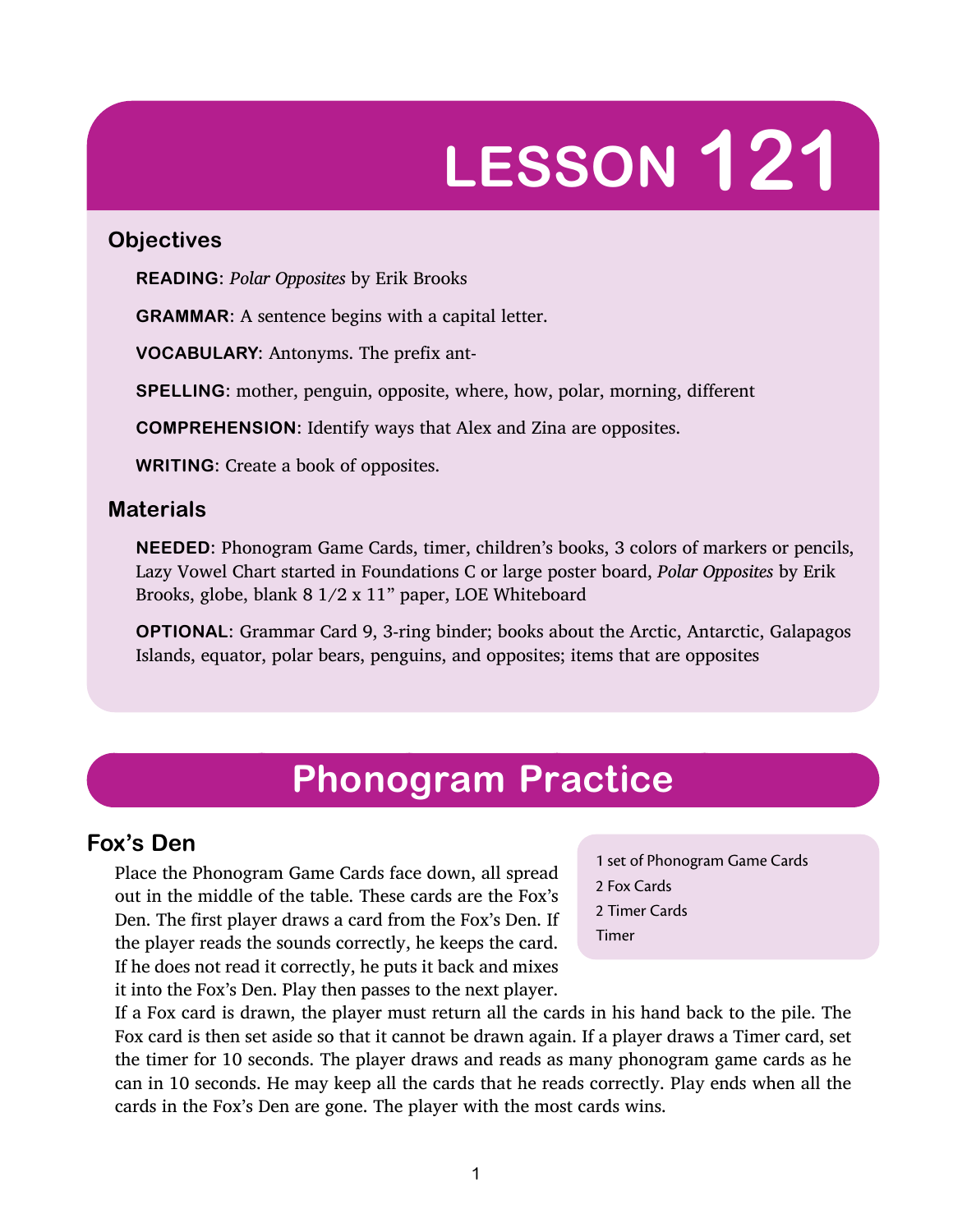# **Grammar**

## **Sentences**

Today we will begin to learn about sentences. There are five parts to a sentence. I will say the definition. Listen closely.

#### Hold up one finger as you say each of the five parts.

*Optional: show Grammar Card 9 as you teach the rule. See https://assets.logicofenglish.com/downloads/foundations-dgrammar-excerpts.pdf*

A sentence must have a capital letter, subject, verb, complete thought, and end mark.

How many parts to a sentence? *five*

I will say the definition again. Each time you hear one of the parts, jump.

# Children's books *Grammar Card 9* Showing students the Grammar Cards when learning a definition provides the students with a visual cue as well as an **Teacher Tip**

auditory cue. Saying the definition in various voices creatively engages students and makes the repetition more fun. Marching, jumping, and including other movements addresses the needs of kinesthetic learners.

Now let's say the definition together. Let's pretend it is a secret. What will we do with our voices to show it is a secret? *speak quietly*

Let's repeat the definition again. This time, pretend it is an announcement that we want everyone in the room to hear. What kind of voice will we use? *a loud, clear voice*

#### *A sentence must have a capital letter, subject, verb, complete thought, and end mark.*

Every sentence must begin with a capital letter. Write two capital letters on your whiteboard and show them to me. Find a book in the room. Open the book and point to a capital letter.

# **Spelling**

## **Spelling Analysis**

#### Spelling List 121 – page 1

Teach the words in the list below, using the steps for Spelling Analysis. Spelling Analysis is the process of dictating a word, guiding students in hearing and segment3 colors of markers or pencils Lazy Vowel Chart or posterboard *Three-ring binder*

ing its sounds, applying the phonograms and spelling rules to write it, and analyzing the spelling together. The first several words are modeled for you in the scripting following the list. In the remaining lessons, sample scripting is provided as a resource for difficult words.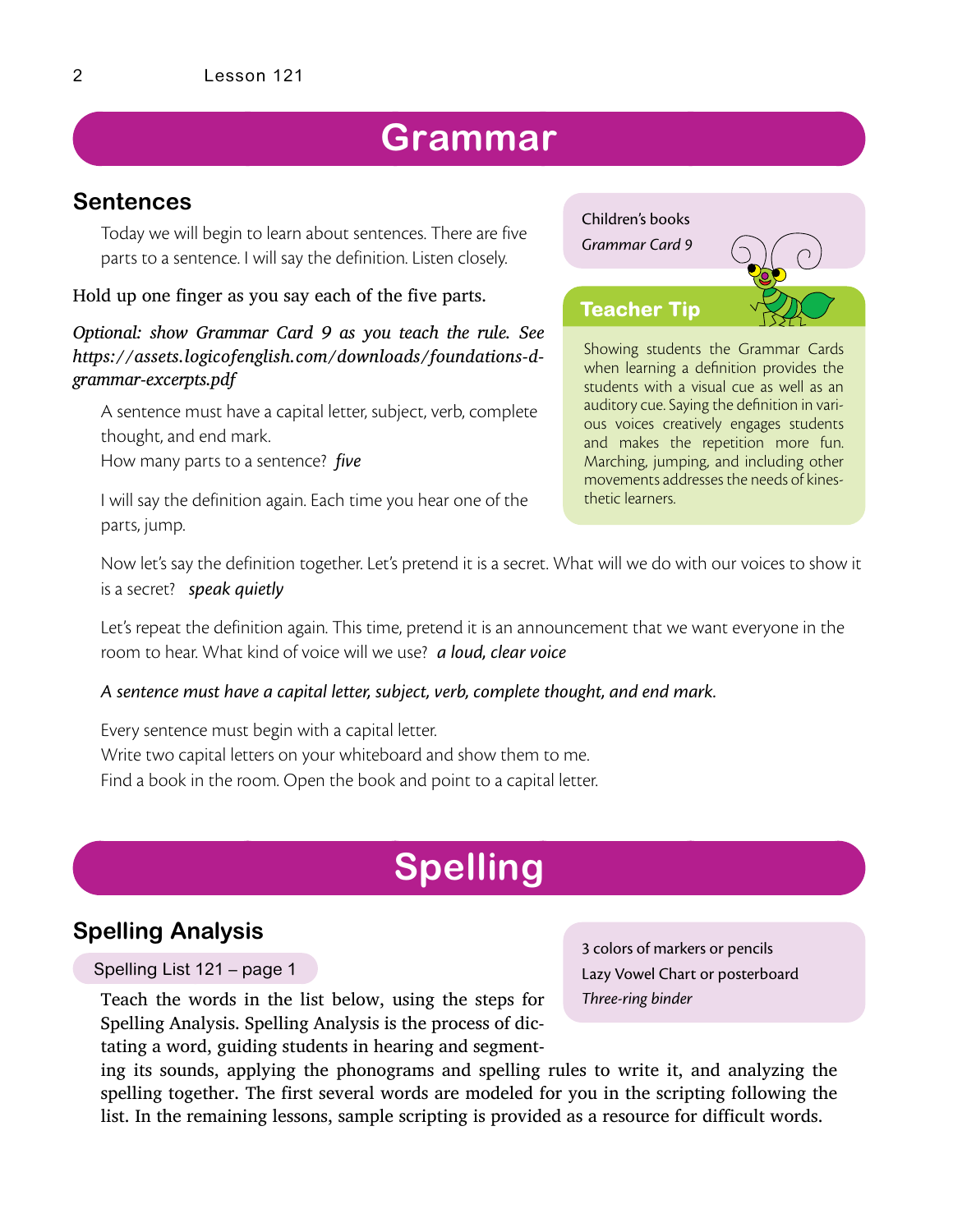|    | <b>Word</b> | <b>Sentence</b>                                          | Say<br>to Spell  | <b>Markings</b> | <b>Spelling</b><br><b>Hints</b>                                                                                                                                                                                            |
|----|-------------|----------------------------------------------------------|------------------|-----------------|----------------------------------------------------------------------------------------------------------------------------------------------------------------------------------------------------------------------------|
| 1. | mother      | My mother is reading a<br>book.                          | m <b>ö</b> TH er | moth er         | See below. 31.2 O may say<br>/ŭ/ in a stressed syllable next<br>to W, TH, M, N, or V. Under-<br>line the /TH/ and put a 2 over<br>it. /th-TH/ said its second<br>sound. Underline the /er/.                                |
| 2. | penguin     | The penguin held the egg<br>on its feet.                 | pěn gwin         | pen guin        | See below. Underline the<br>/gw/ and put a 2 over it.<br>/g-gw/ said its second sound.                                                                                                                                     |
| 3. | opposite    | The opposite of dark is light.                           | op po sit        | op pō site      | See below. Put a line over<br>the $/0$ . 4 A E O U usually say<br>their long sounds at the end<br>of the syllable. 31.1 Schwa in<br>an unstressed syllable. Double<br>underline the silent final E.<br>12.9 Unseen reason. |
|    | 4. where    | Where is my coat?                                        | whĕr             | where           | Underline the /wh/. Double<br>underline the silent final E.<br>12.9 Unseen reason.                                                                                                                                         |
| 5. | how         | How long do I need to<br>practice?                       | how              | how             | Underline the /ow/.                                                                                                                                                                                                        |
| 6. | polar       | The polar bear sat on the<br>ice.                        | pō lär           | pō lar          | See below. Put a line over<br>the $/0$ . 4 A E O U usually<br>say their long sounds at the<br>end of the syllable. Underline<br>the /är/.                                                                                  |
| 7. | morning     | Good morning, everyone.                                  | mor ning         | mor ning        | Underline the /or/. Underline<br>the /ng/.                                                                                                                                                                                 |
| 8. | different   | Rubis and his son are very<br>different from each other. | dif fer ěnt      | dif fer ent     | Underline the /er/.                                                                                                                                                                                                        |

## **mother**

The first word is *mother*. My mother is reading a

book. *mother*

Hum *mother*. */hm-hm/*

How many syllables? *two*

Do you hear a lazy vowel sound? *yes*

Which phonogram do you think is used to spell the lazy

vowel sound? *O*

**Teacher Tip**

The reasons for a lazy vowel sound are taught in Lesson 86 of Foundations C. If necessary, review this lesson. Then begin a Lazy Vowel Chart.

Why? *This lazy vowel is after an M and before a TH. This is an example of how the monks didn't want to write a U by an M and a TH because it would have too many straight up and down lines.*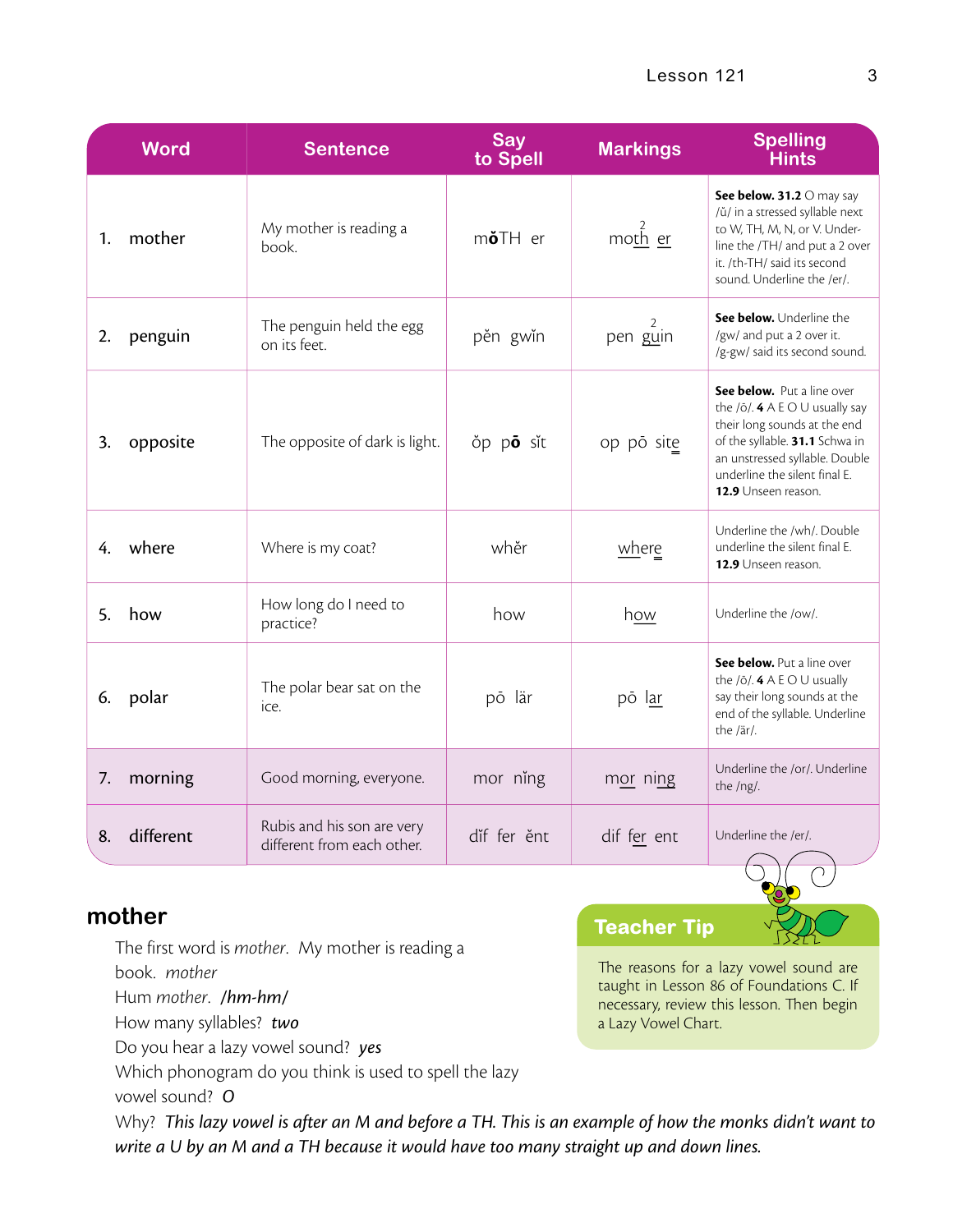#### 4 Lesson 121

To help us remember the sound of the lazy vowel, we will say to spell /**mŏTH** er/. Let's sound out the first syllable /*m*ŏ*TH/*. */m-ŏ-TH/* Sound out the second syllable /er/. */er/* Use the /er/ of *her*. Write *mother* with each syllable in a different color. Sound it out as you write.

#### The student writes **mother** in his workbook.

It is now my turn to write *mother*. Drive my marker by sounding it out.

#### The teacher writes **mother** on the board as the student sounds it out.

*/m-ŏ-TH-er/* How do we mark it? *Underline the /TH/ and put a 2 over it. /th-TH/ said its second sound. Underline the /er/.* Let's read it together. */m-ŏ-TH-er/ mŏther* How do we usually say this word? *m*ә*ther* Where will we add it to the Lazy Vowel Chart? *In the O column. O spelled the sound /ŭ/ before a TH.*

#### **penguin**

The next word is *penguin*. The penguin held the egg on its feet. *penguin*

Hum *penguin*. */hm-hm/* How many syllables? *two* Let's sound out the first syllable /*p*ĕ*n/*. */p-ĕ-n/* Sound out the second syllable /gwĭn/. */gw-ĭ-n/* Use /g-gw/. Write *penguin* with each syllable in a different color.

#### The student writes **penguin** in his workbook.

It is now my turn to write *penguin*. I will write it as you sound it out.

#### The teacher writes **penguin** on the board as the student sounds it out.

*/p-ĕ-n-gw-ĭ-n/* How do we mark it? *Underline the /gw/ and put a 2 over it. /g-gw/ said its second sound.* Let's read it together. */p-ĕ-n-gw-ĭ-n/ penguin*

## **opposite**

The next word is *opposite*. The opposite of dark is light. *opposite* Hum *opposite*. */hm-hm-hm/* How many syllables? *three* Do you hear a lazy vowel sound? *yes* We will say to spell /ŏp-**pō**-sĭt/. Which vowel said a lazy sound? *The second O. It is in an unstressed syllable.* What will we say to spell? */ŏp-pō-sĭt/*

**Teacher Tip**

If students separate the sounds /g-w/, explain to them that this is one phonogram that is saying /gw/. Hold up two parallel fingers for this phonogram to show that it is a two-letter phonogram.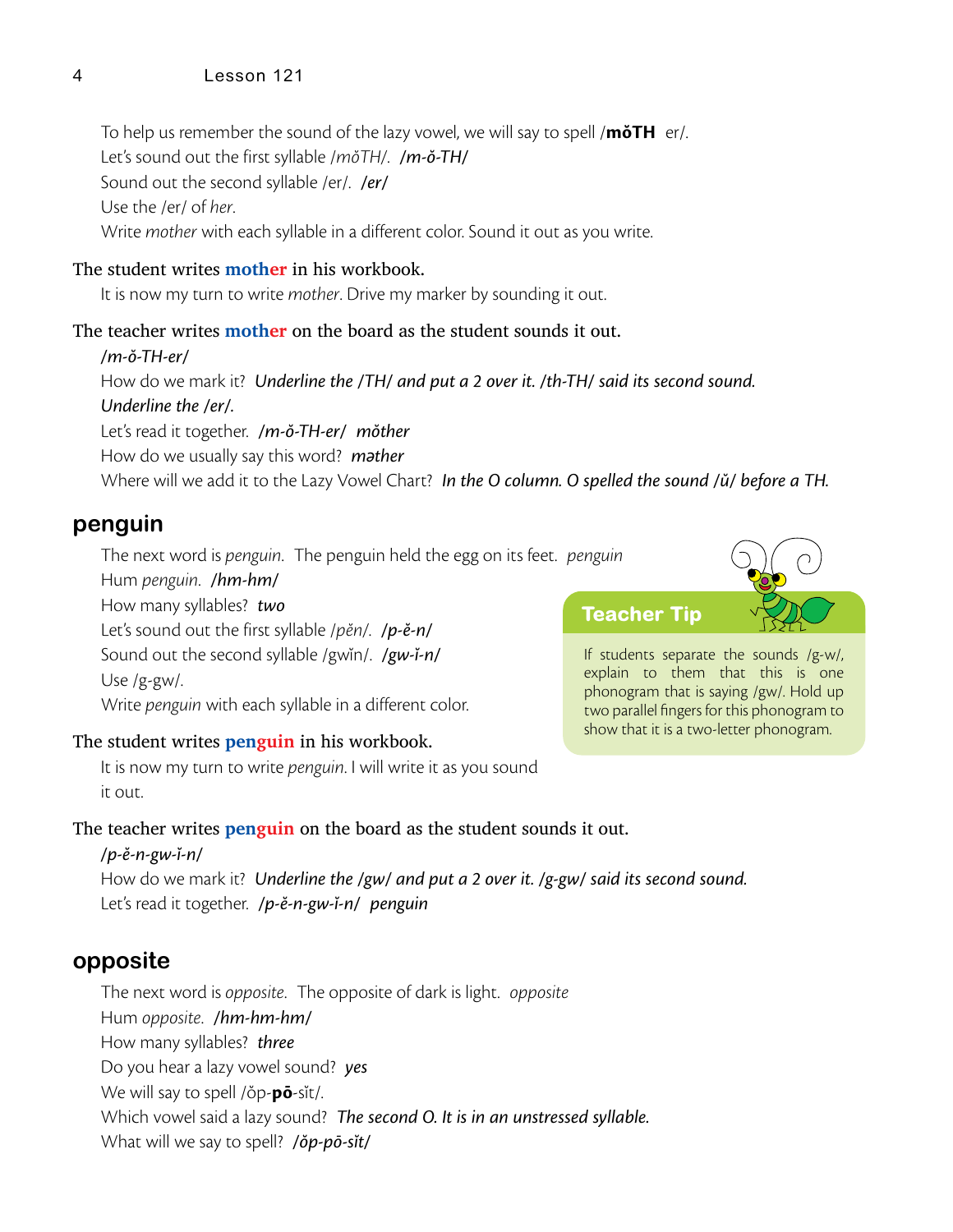Let's sound out the first syllable /ŏp/. */ŏ-p/* Sound out the second syllable /pō/. */p-ō/* Sound out the third syllable /sĭt/. */s-ĭ-t/* Add a silent final E. What will we say to spell? */ŏp-pō-sĭt/ silent final E* Write *opposite* with each syllable in a different color.

#### The student writes **opposite** in his workbook.

It is now my turn to write *opposite*. Drive my marker by sounding it out.

#### The teacher writes **opposite** on the board.

*/ŏ-p-p-ō-s-ĭ-t/ silent final E* How do we mark it? *Put a line over the /ō/. A E O U usually say their long sounds at the end of the syllable. Double underline the silent final E.*

Why do we need the E? Does it make the vowel say its name? *no*

Do we need it for a V or U? *no*

Do we need it to soften a C or G? *no*

Is it to make a small word bigger? *no*

Do we need the E to keep a singular word ending in S from looking plural? *no*

This is an unseen reason.

Let's read it together. */ŏ-p-p-ō-s-ĭ-t/ opposite*

Which vowel said a lazy sound? *The second O*

Where will we add it to the Lazy Vowel Chart? *in the Lazy Schwa column*

## **Teacher Tip**

All the steps for spelling analysis are listed on our Spelling Analysis Card for quick reference. More information about spelling analysis can be found in the video "Spelling Dictation: A Multi-Sensory Approach to Reading and Spelling," available on the Logic of English website.

#### **polar**

The next word is *polar*. The polar bear sat on the ice. *polar* Hum *polar*. */hm-hm/* How many syllables? *two Polar* also has a lazy sound. We will say to spell /pō **lar**/. What will we say to spell? */pō lar/* Which phonogram said a lazy sound? *AR* AR is saying its lazy sound /er/. Let's sound out the first syllable /pō/. */p-ō/* Sound out the second syllable /lar/. */l-ar/* Write *polar* with each syllable in a different color.

#### The student writes **polar** in his workbook.

It is now my turn to write *polar*. Drive my marker by sounding it out.



AR may say /er/ in an unstressed syllable. This is the "lazy sound" of AR. Students may add this word to the Lazy Vowel Chart in the Lazy Schwa column.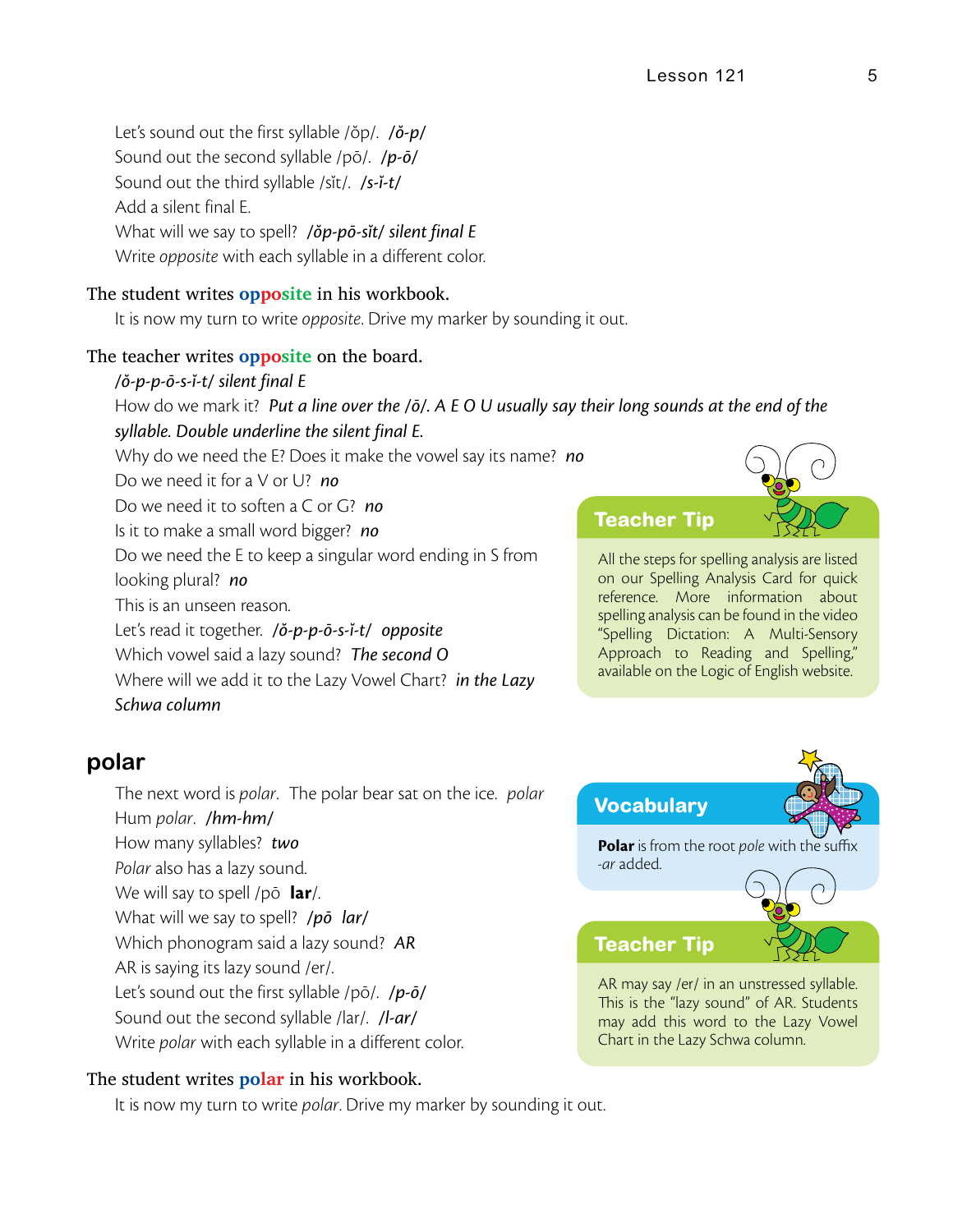#### The teacher writes **polar** on the board.

*/p-ō-l-ar/* 

How do we mark it? *Put a line over the /ō/. A E O U usually say their long sounds at the end of the syllable. Underline the /ar/.*

Let's read it together. */p-ō-l-ar/ polar*

## **Teacher Tip**

Have students place the spelling lists in the front section of a three-ring binder to create a spelling reference notebook.

# **Reading**

# **Polar Opposites**

What is the title of today's book? *Polar Opposites*

What is an opposite? What does *polar* mean? What other words go with *polar*? *polar bear* Notice there is a polar bear on the cover. Listen to the words *pole* - *polar*. Now say them. *pole - polar* Do they sound similar? *yes*

Polar refers to the North or South Pole.

#### Show the students a globe.

Where is the north pole? Point to the north pole.

Where is the south pole? Point to the south pole.

> The earth is shaped like a sphere. Another name for a sphere is a ball. The earth rotates or spins around an imaginary line called an axis. On this globe, the rod that the globe spins around is the axis. The north pole is the place where the axis touches the top of the earth, and the south pole is where it

*Polar Opposites* by Erik Brooks Globe



*Polar Opposites* is a rich text with a wide variety of themes that can be explored. Some teachers may opt to re-read the text a second day and split the discussion into two lessons.

## **Teacher Tip**

Fluency is developed by children reading aloud daily. In a classroom it can be challenging to be sure that every student gets adequate practice. Whenever possible, break into small groups so that each student can read pages aloud. Arrange for volunteers to listen to students read.

touches the bottom of the earth. In reality the earth does not have a pole going through it like this globe does. But the earth does spin around these points.

Show me where the north pole is. Show me the south pole.

Let's look at the cover again. What do you see on the cover? *a polar bear writing a letter, a globe, a penguin* What do you think this book will be about?



Read other books about opposites: *Oliva's Opposites* by Ian Falconer #*e Foot Book* by Dr. Seuss

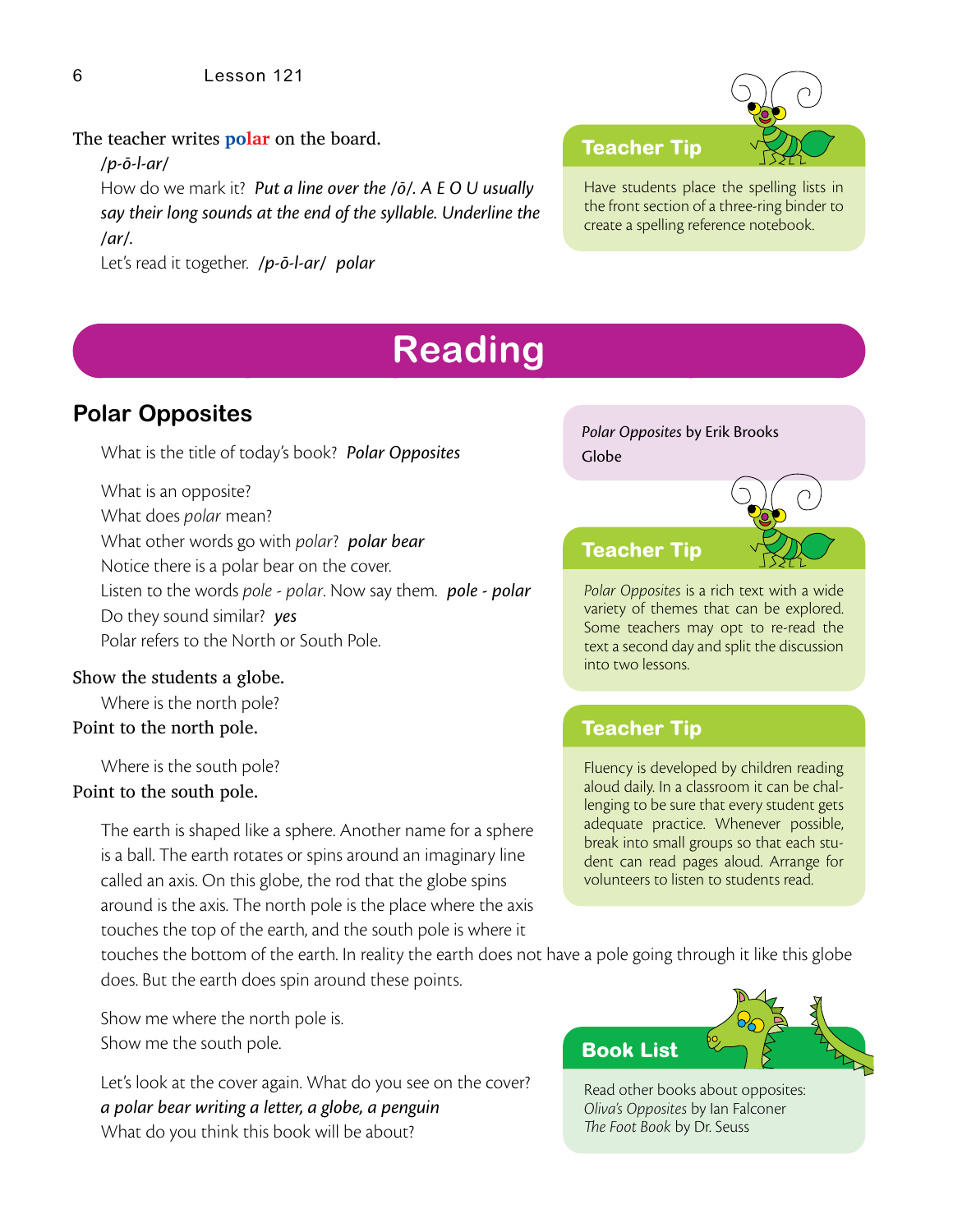#### Point to the author's name.

This says the book is by Erik Brooks. Erik Brooks is the author and the illustrator. He wrote the story and he drew all the pictures.

Today you will read the book aloud. When you open a page, first look at the picture. When you are finished looking at the picture, read the words on the page. Do not look from the words back to the picture until you have read all the words on the page. If the pictures are distracting, take a piece of paper and cover up the picture. Focus on reading the words. Do not use the pictures to guess. Put your finger under each word as you read.

#### When the students have finished reading the book, continue:

Every story needs a main character that the book is about. How many characters are in *Polar Opposites*? *two*

What are their names? *Alex and Zina*

Is the story primarily about one of the characters? *No, the story is about both of them.* This means there are two main characters in *Polar Opposites*.

Who are the two main characters? *Zina and Alex*

What kind of animal is Alex? *a polar bear*

What kind of animal is Zina? *a penguin*

#### Direct students to turn to the page with Alex pointing to the map.

Where does Alex live? *in the Arctic* Where is Alex pointing on the map in his picture? *at the top*

#### Point to the Arctic on the globe.

The Arctic is near the North Pole. Let's say North Pole - Arctic. *North Pole - Arctic*

# Direct students to turn to the page with Zina pointing to the

#### map.

Where does Zina live? *in the Antarctic* Where is Zina pointing on the globe in her picture? *at the bottom*

#### Point to the Antarctic on the globe.

The Antarctic is near the South Pole. Let's say South Pole - Antarctic. *South Pole - Antarctic* 

#### Now say *Arctic* and *Antarctic*. *Arctic and Antarctic*

Do these words sound similar? *yes*

What is the same about them? *"Arctic" is in both of them.*

What is different? *Antarctic has an ant- at the beginning of the word.*

*Ant-* means opposite. Let's look at the globe. Look, the Antarctic is on the opposite side of the world from the Arctic. In the next lesson we will learn more about the Arctic and the Antarctic.

#### **Teacher Tip**



Some students may pronounce Zina as /ZĬna/, while others may say /Zēna/. Discuss how I has four sounds and both pronunciations are possible.

## **Vocabulary**

**Ant-, Anti-** *Ant-* is a form of the prefix *anti*-. *Ant-* is used before a vowel in words such as *Antarctic*, *antonym*, and *antacid*. *Anti-* is used before a consonant as in *antibiotic, anticompetitive,* and *antisocial*.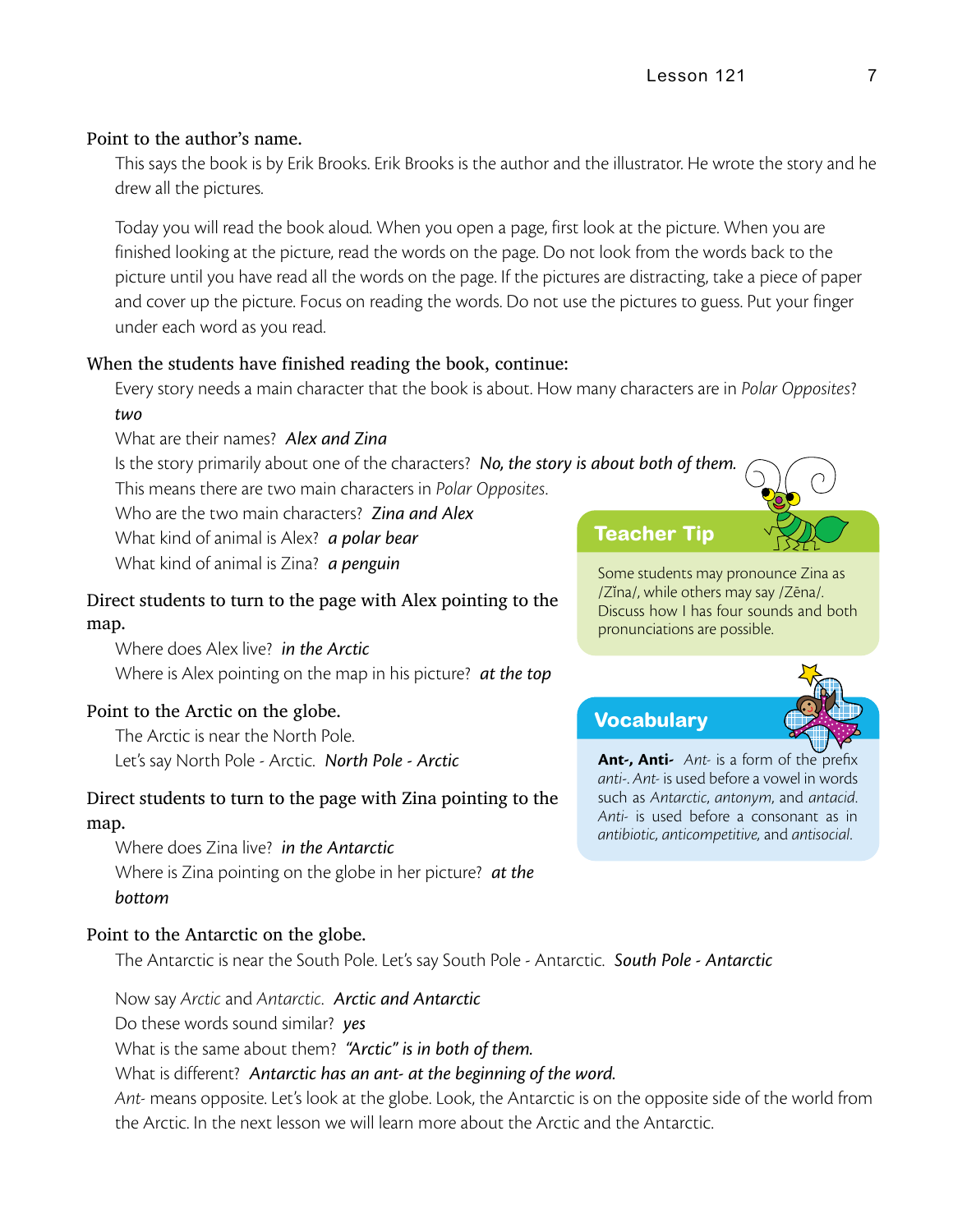#### 8 Lesson 121

Alex and Zina live in opposite parts of the world. How else are they opposite from each other? *Alex is big. Zina is small…*

The text tells us some ways that Alex and Zina are opposites. However, if we look closely at the pictures, we will find even more ways that Alex and Zina are opposites. Look at each picture. When you see another way that Alex and Zina are opposite from each other, raise your hand. *Alex uses the computer to learn more about where they are going; Zina reads books. Alex has a cell phone; Zina has a corded phone.*

This story is about two characters who are very different, but on the last page we find that they meet.

Where do they meet? *in the middle* Look at the sign on the last page. What does the sign say? *The Galapagos Islands*

#### Point to the Galapagos Islands on the globe.

The Galapagos Islands are between the Arctic and the Antarctic.

The Galapagos Islands are near the Equator. The equator is an equal distance from the North Pole and the South Pole.

Look at the pictures again. The pictures are telling a story. What are Alex and Zina doing throughout the story? *On pages 1 and 2, they are reading letters from each other. On pages 9 and 10 they are calling each other and reading more about the Galapagos Islands. Throughout the story, they are getting ready to go on vacation to meet each other.*

This story is about two friends who are opposites. Who do you know who is different from you? How are you different? Can you be friends with someone who is different? Sometimes people are mean to someone who is different. Sometimes people tease others who are different. Is this the right way to treat others? *no*

When we learn to respect each others' differences, we can learn and grow. We also have more fun. And we can help each other.

Where did Alex and Zina meet? *in the middle* What does it mean to meet in the middle?

Look at the last page of the book. What are some things that Alex and Zina found they have in common? *swimming, lying in the sun, eating ice cream…*

Continue to discuss the value of having friends who are different.

#### **Vocabulary**



**Island** has an unusual silent S. In Middle English *island* was spelled *iland*. However, in the 15th century, the S was added to draw a connection to the unrelated word *isle* and its Latin root *insula*. Though these words are not from the same root, someone mistakenly connected them.

#### **Vocabulary**



**Equator** is from the root *equ*- meaning equal. The equator is equidistant between the North and South Poles. Also, at the equator day and night are equal lengths.



Read books about the Arctic, Antarctic, equator, penguins, polar bears, and Galapagos Islands from the library.

#### **Teacher Tip**

Create a classroom lending library with books that have already been taught in Foundations. Encourage students to check out the books and re-read them to their parents.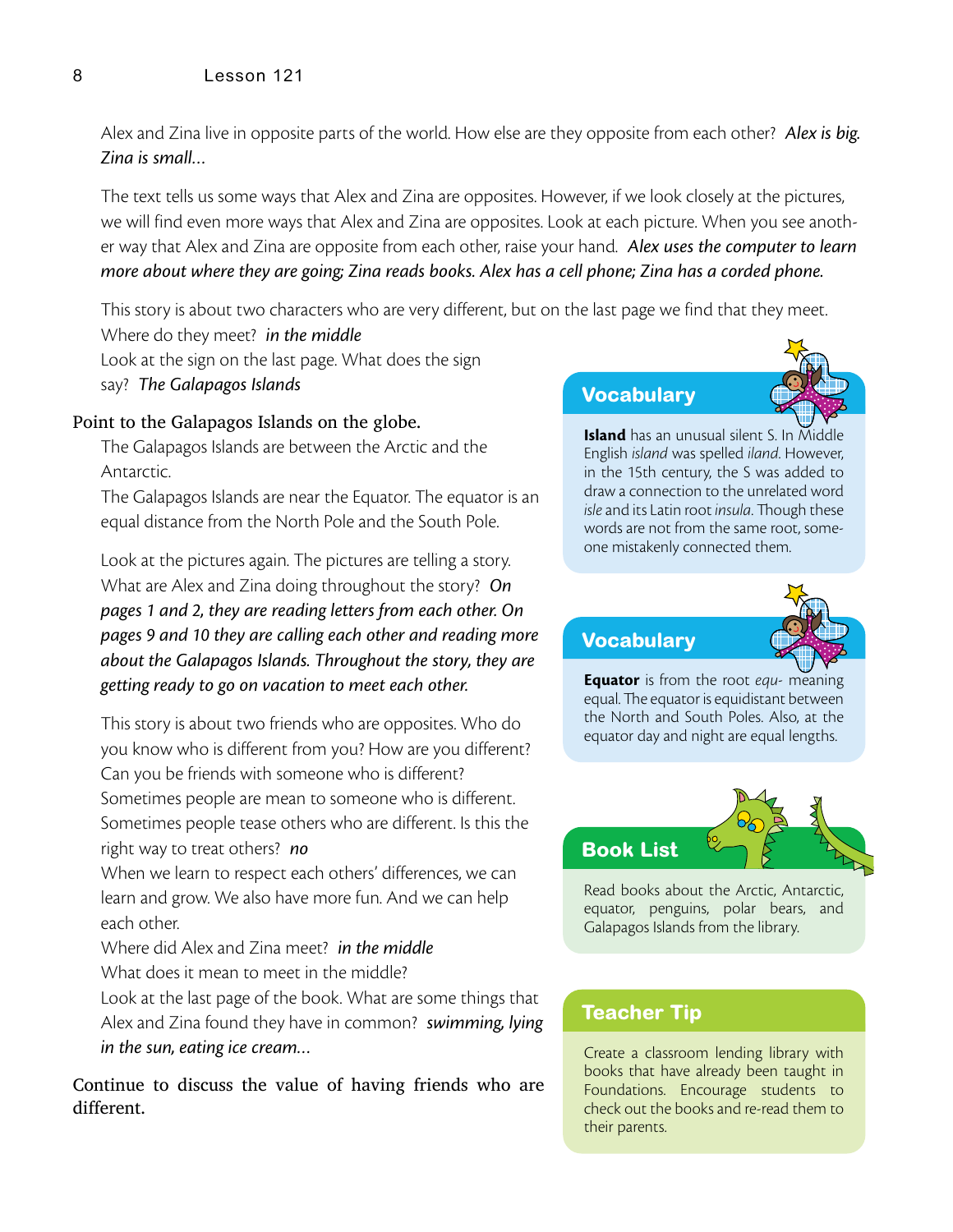# **Vocabulary**

## **Antonyms**

Our book today was filled with opposites. Another name for *opposites* is *antonyms*.

#### **Write opposite and <b>antonym** on the board.

*Antonym* may sound like a big word. But big words are often made up of smaller morphemes. What does *ant* mean? *opposite*

# **Multi-Sensory Fun**

Set objects that represent opposites on a table. For example: big hat, small hat; long string, short string; happy face, sad face… Ask the students to find two that represent antonyms.

*Nym* means name or word. Therefore an antonym is a word that means the opposite of another word.

Open *Polar Opposites* and find a page where you see antonyms. When you find a set of antonyms, shout "antonyms," then read the words. *black, white; shaggy, smooth …*

# **Writing**

# **A Book of Opposites**

Fold two pieces of paper in half to form a book with a cover, back, and six pages.

You will create a book of antonyms. What is an antonym? *an opposite, a word that means the opposite* Think of some antonyms. I will write them on the board.

*backward, forward before, after open, closed bright, dark on, off dark, light day, night early, late easy, hard fast, slow give, take good, evil high, low in, out inside, outside messy, neat rich, poor shrink, grow sink, float stop, go right, wrong thin, thick happy, sad tall, short win, lose sit, stand big, little good, bad*

2 sheets of blank 8 1/2 x 11" paper Markers or colored pencils

#### **Challenge**

More advanced students can use three or four pieces of paper to form a book with more pages.

## **Teacher Tip**

Allow the students to use the list on the board to create their own book.

> *shout, whisper wet, dry hot, cold full, empty*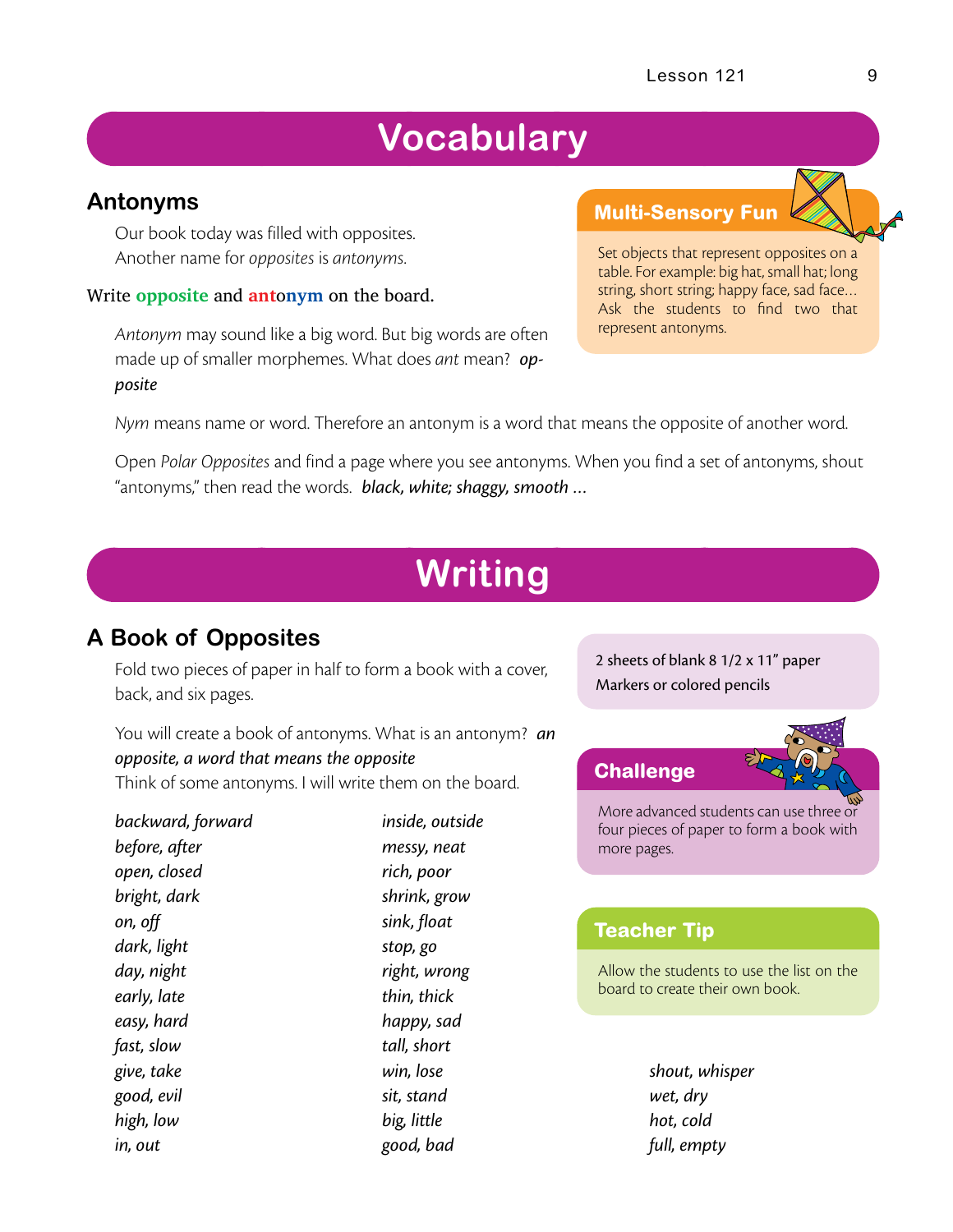Now it is your turn. Open your book to the first two pages. Choose two words that are antonyms and illustrate them. Write the words below the pictures. Continue until you have completed the book.

Read your book to yourself. Now you will need to think of a title. Write a title on the cover.

# **Spelling Activity**

# **Blind Spelling**

Ask the student to close his eyes. Call out a spelling word for the student to write on the whiteboard without looking. When he is finished, have him evaluate the spelling and handwriting. This game is excellent for developing the automatic muscle memory needed for writing and spelling with ease.

mother penguin opposite where how polar morning different

LOE Whiteboard



through spelling helps students develop

greater fluency when reading.

**Individual Student Variation:** Award one point for words that are spelled correctly. Award one point for words that are written neatly.

**Classroom Variation:** Award one point to the student with the neatest correctly spelled word.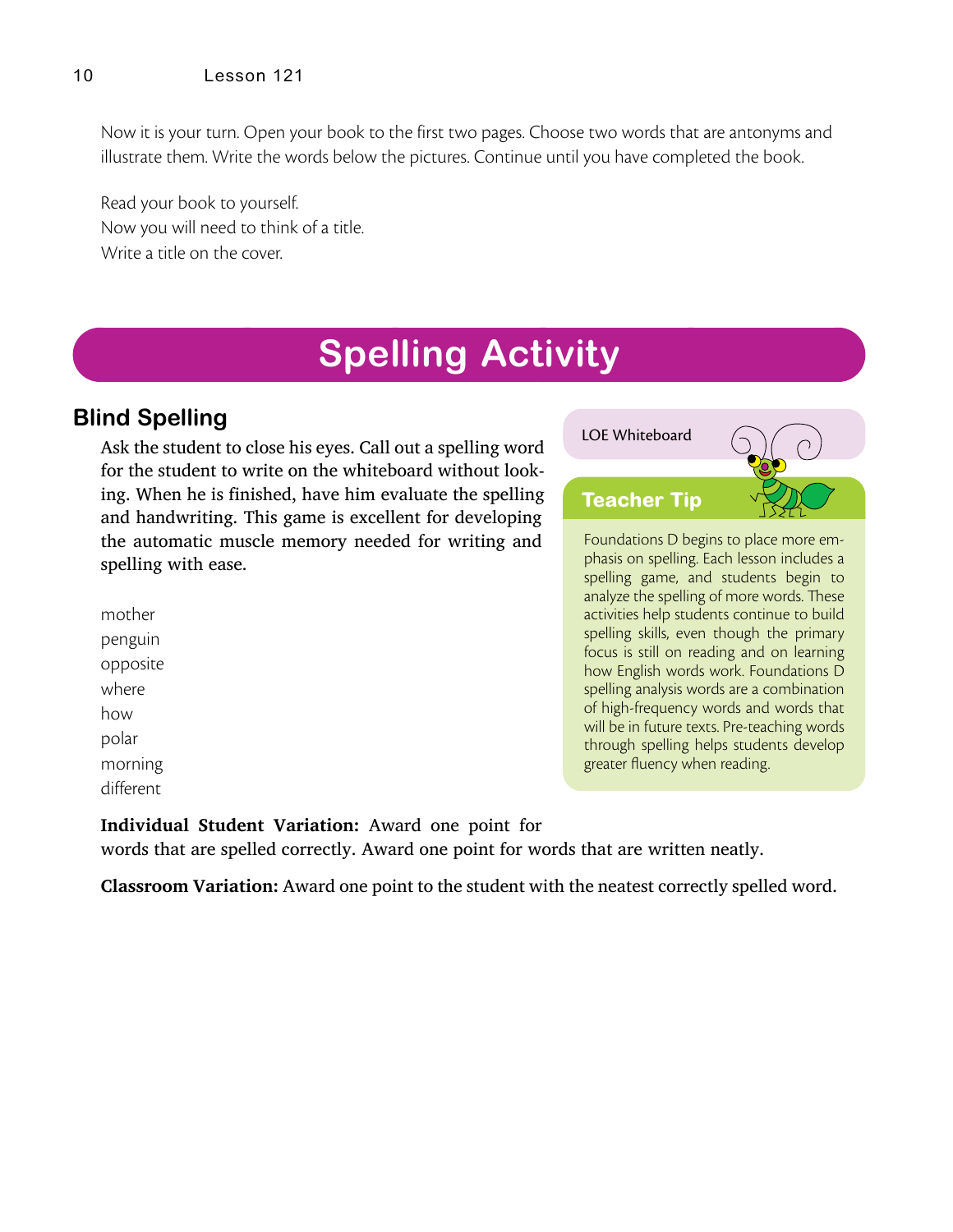# **ASSESSMENT C**

| Area                                                                                          | <b>Skill</b>                                                                                                    | <b>Mastery</b> |
|-----------------------------------------------------------------------------------------------|-----------------------------------------------------------------------------------------------------------------|----------------|
| <b>Phonograms</b>                                                                             | Write the phonograms from an oral prompt.                                                                       |                |
| <b>Spelling Rules</b>                                                                         | Drop the silent final E when adding a vowel suffix only if<br>it is allowed by other spelling rules.            | 1              |
| <b>Grammar</b><br><b>Rules</b>                                                                | Capitalize the first word of the sentence. Capitalize<br>proper nouns.                                          | 2              |
|                                                                                               | Identify nouns as people, places, and things.                                                                   | 1              |
| <b>Vocabulary</b>                                                                             | Match an abbreviation to the word that it shortens.                                                             |                |
| <b>Spelling</b>                                                                               | Demonstrate developing mastery of spelling by writing<br>ten words from lists 131-135 that have been practiced. |                |
| <b>Reading</b><br>Read at a rate of 40-75 words per minute with a fluency<br>level of 2 or 3. |                                                                                                                 | 2              |
|                                                                                               | Answer comprehension question about the text.                                                                   | $\overline{2}$ |
|                                                                                               | Identify a text as fiction or nonfiction.                                                                       | 1              |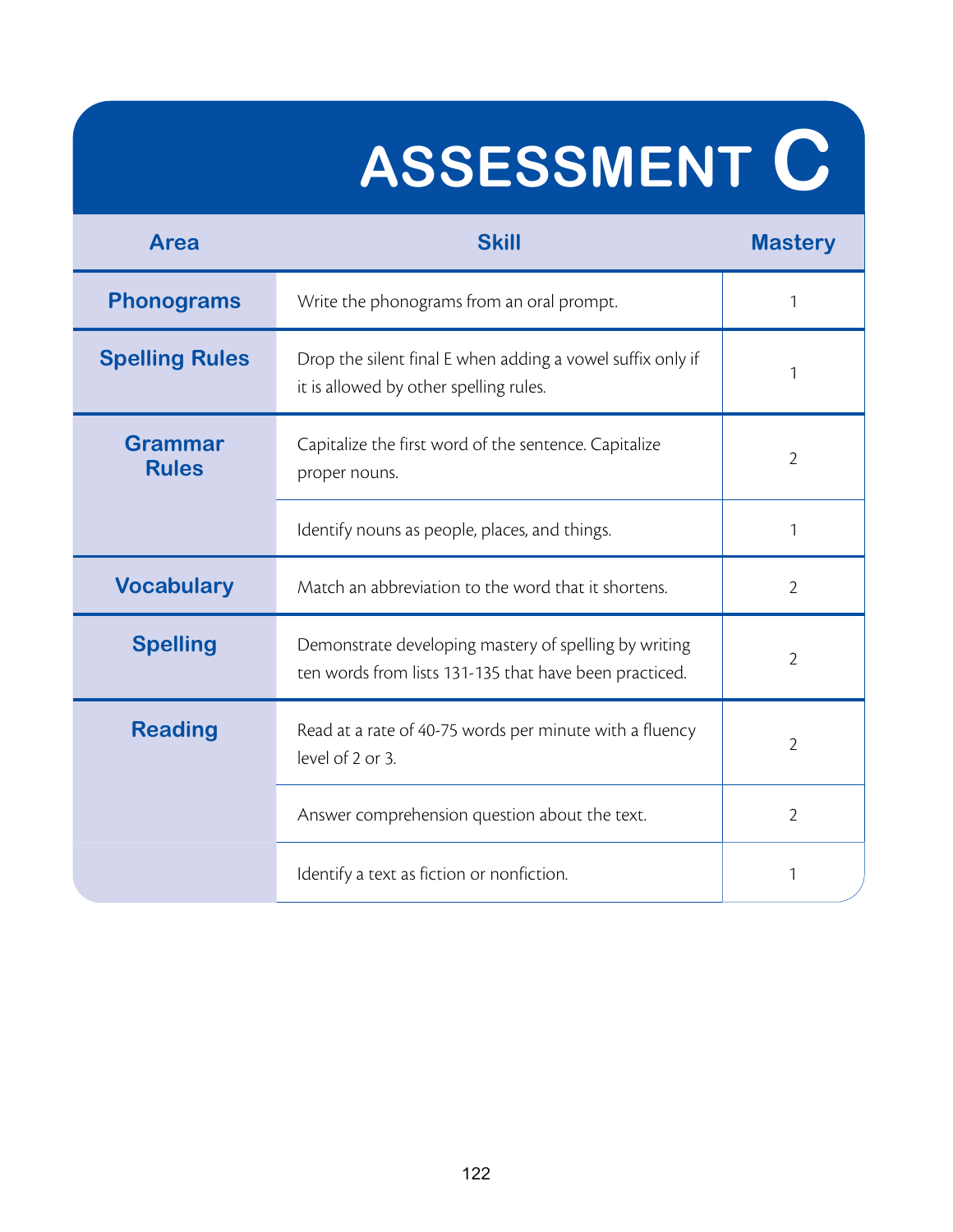# **Assessment**

Assessment C – pages 87-91

## **Phonograms**

- 1. **ph** /f/ two-letter /f/
- 2. **ea** /ē-ĕ-ā/
- 3. **ai** /ā/ two-letter /ā/ that may NOT be used at the end of English words.
- 4. **tch** /ch/ three-letter /ch/ used only after a single vowel which says its short or broad sound.
- 5. **wor** /wer/
- 6. **ear** /er/ the /er/ of search

# **Suffixes**

Add the suffix to the word.

- 1. hide + ing = hiding
- 2. love  $+$  ly = lovely
- 3. give  $+$  ing  $=$  giving

## **Capitalization**

Cross out the mistakes and write an uppercase letter where one is needed.

- 1. Logan and Lily are brother and sister.
- 2. Carter lives on Jackson Street.

#### **Nouns**

- 1. Circle the word that is a noun. *ball*
- 2. Circle the word that is a noun. *teacher*

## **Abbreviations**

Match the abbreviation to the word that it shortens.

## **Spelling**

Choose ten words from Spelling Lists 131-135. Assess proper spelling of the words. Do not assess the markings. This is a level 2 skill because complete mastery is not required before moving on. Words with sounds that can be spelled more than one way often need to be practiced dozens of times before students master them fully, and knowing which spelling to use when there isn't a rule to make it clear (example: ea or ee) is not a top priority at this stage.



Assess the students on six phonograms. Say the sound and spelling tip while the student writes the phonogram. You may substitute other phonograms for those suggested. Writing phonograms without a visual prompt demonstrates the deepest level of mastery.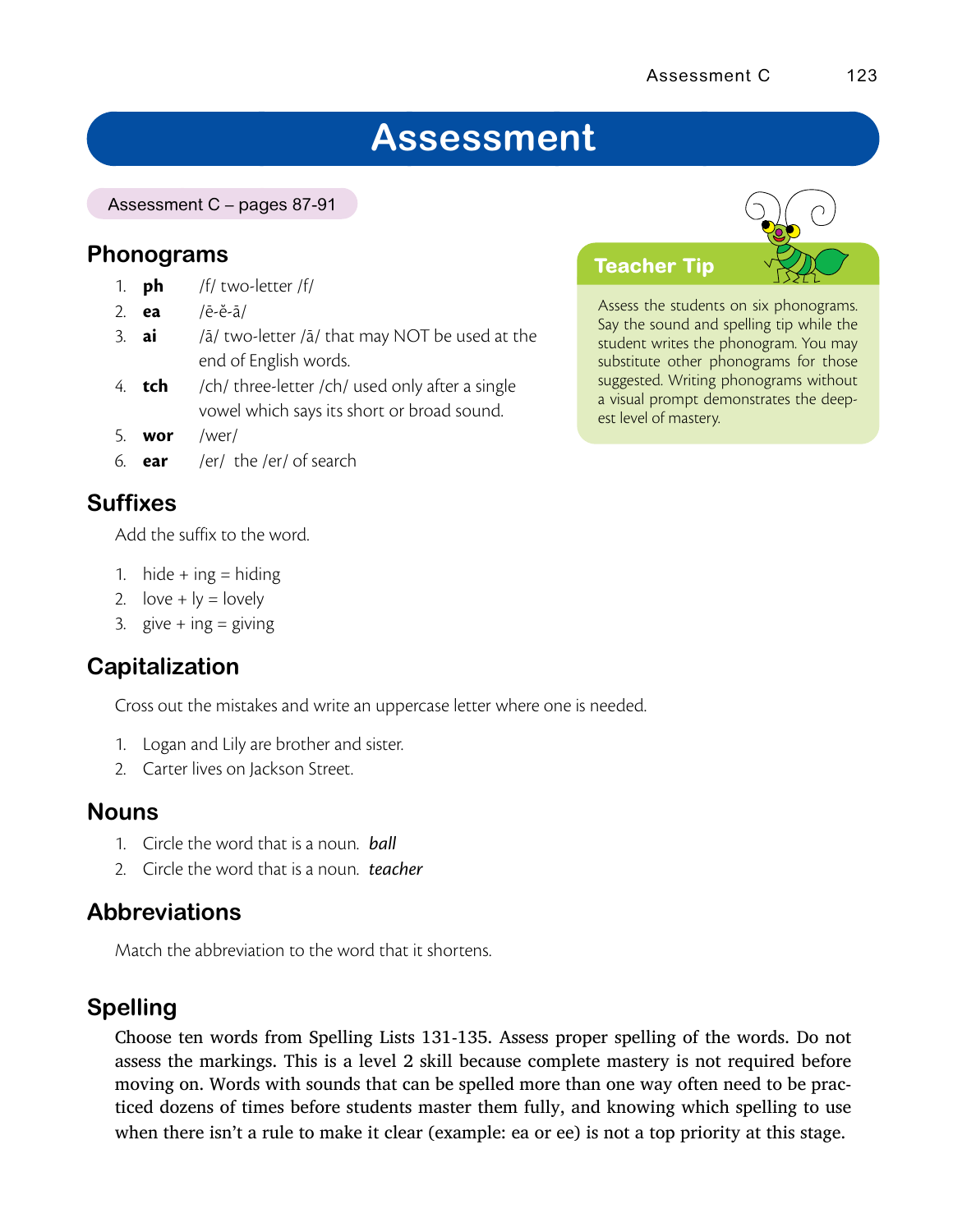# **Predicting**

Ask the student to read the title and to look at the picture associated with the text. Then ask:

What do you think this text will be about? Do you think this will be a fiction or a nonfiction text?

## **Fluency**

Listen to the students read aloud the fluency passage from Assessment C, "The Camel's Nose in the Tent" (177 words). Evaluate students' rate, accuracy, and fluency using the following guidelines:

#### **Rate and Accuracy**

Time how long it takes the student to read the passage aloud. Note the number of words that the student misreads. If a student self-corrects, count the word as

#### **Table 1: Fluency Goals**

| <b>Grade</b>   | <b>Fall</b><br>wpm | <b>Spring</b><br>wpm |
|----------------|--------------------|----------------------|
| 1              | 40                 | 75                   |
| $\overline{2}$ | 75                 | 100                  |
| $\overline{3}$ | 100                | 124                  |
| 4              | 124                | 140                  |
| $\overline{5}$ | 140                | 150                  |
| 6              | 150                | 170                  |

As recommended by NAEP (National Assessment of Educational Progress)

correct. Subtract the number of words read incorrectly from the total number of words in the passage. Divide the number of words by the time in minutes. Compare to Table 1: Fluency Goals. Keep in mind that this is a short assessment designed to provide a snapshot. Students develop fluency at varying rates, and the same student may score differently depending on the day, the text, background knowledge of the topic, and the vocabulary used in the text.

#### **Fluency**

When evaluating students for fluency, in addition to the rate of reading, it is beneficial to rate the student's fluency with expression and the grouping of words. Rate fluency of expression using Table 2: Oral Reading Fluency Scale.

#### **Table 2: Oral Reading Fluency Scale**

| Reads primarily in three- or four-word phrases. Slows down to sound out academic vocabulary and three-<br>and four-syllable words. Reads with some expression.                               |
|----------------------------------------------------------------------------------------------------------------------------------------------------------------------------------------------|
| Reads in two- and three-word phrases with some word-by-word reading. Slows down to sound out<br>difficult words. Reads with little expression.                                               |
| Reads primarily word by word without grouping words into phrases. Reads some familiar words without<br>needing to individually sound out each phonogram. Reads with little or no expression. |
| Reads sound by sound, individually sounding out all words.                                                                                                                                   |

## **Comprehension**

Ask the student to answer the questions in the workbook about the text. The student may look back in the text.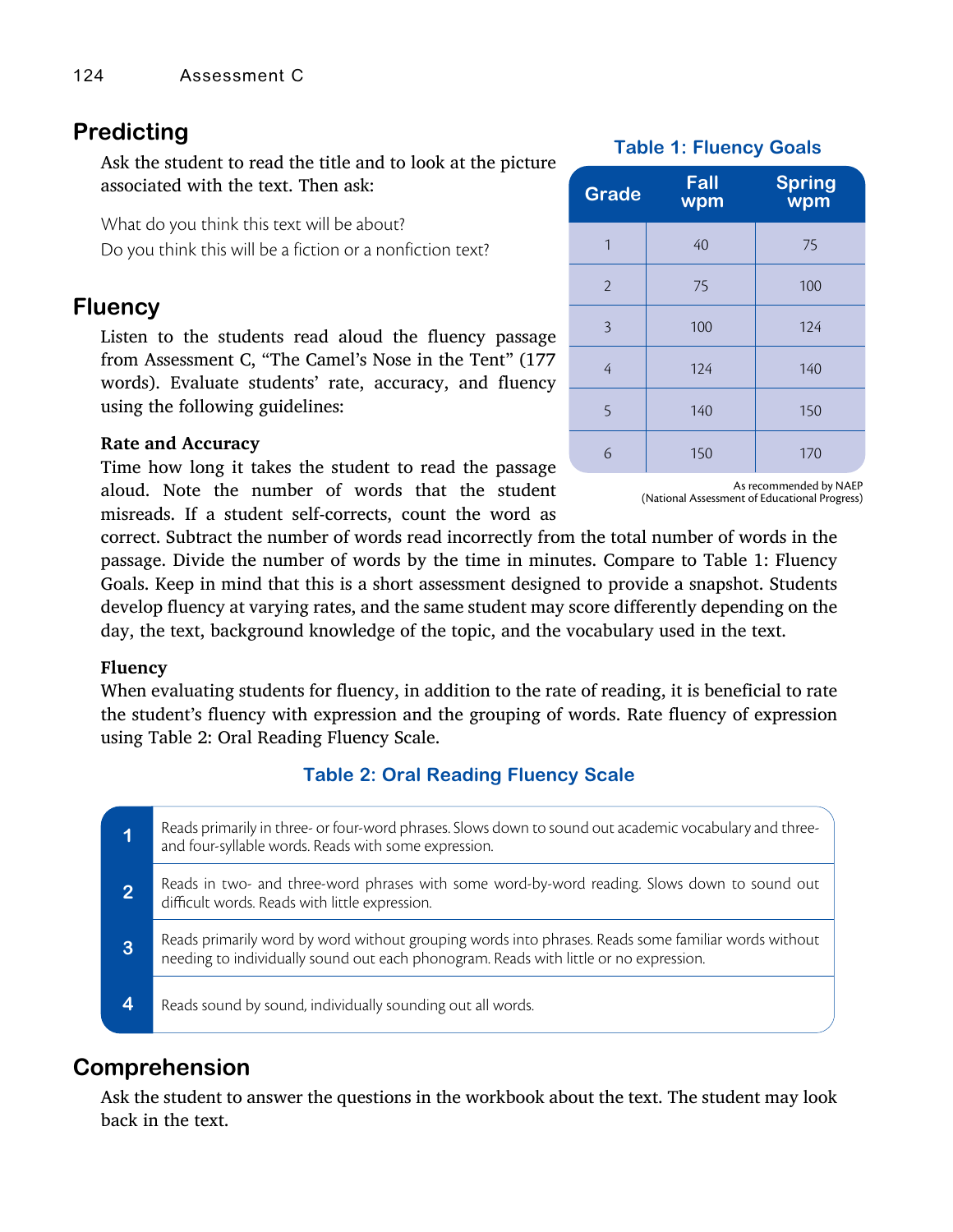# **Practice Ideas**

## **Phonograms**

"The Phonogram Circuit" on page 87 "Phonogram Fishing" on page 104 "Blind Writing" on page 116

# **Spelling Rules**

"Drop the E" on page 61 "Drop the E" on page 69 "Drop the E" on page 77 "Silent Final Es" on page 97 "Es Dropping" on page 105 "Silent Final E Practice" on page 111 "Silent Final E Board Game" on page 117

# **Grammar Rules**

"Proper Nouns – People" on page 88 "Proper Nouns - Places" on page 96 "Noun Race" on page 113

# **Vocabulary**

"Abbreviations" on page 112

# **Spelling**

"Spelling Stamps" on page 94 "Texture Spelling" on page 102 "Spelling I-Spy" on page 109 "Spelling Challenge" on page 115 "Type the Words" on page 121

# **Reading**

Read additional books from the "I Can Read It All By Myself" Beginner Books series Read books by Mo Willems.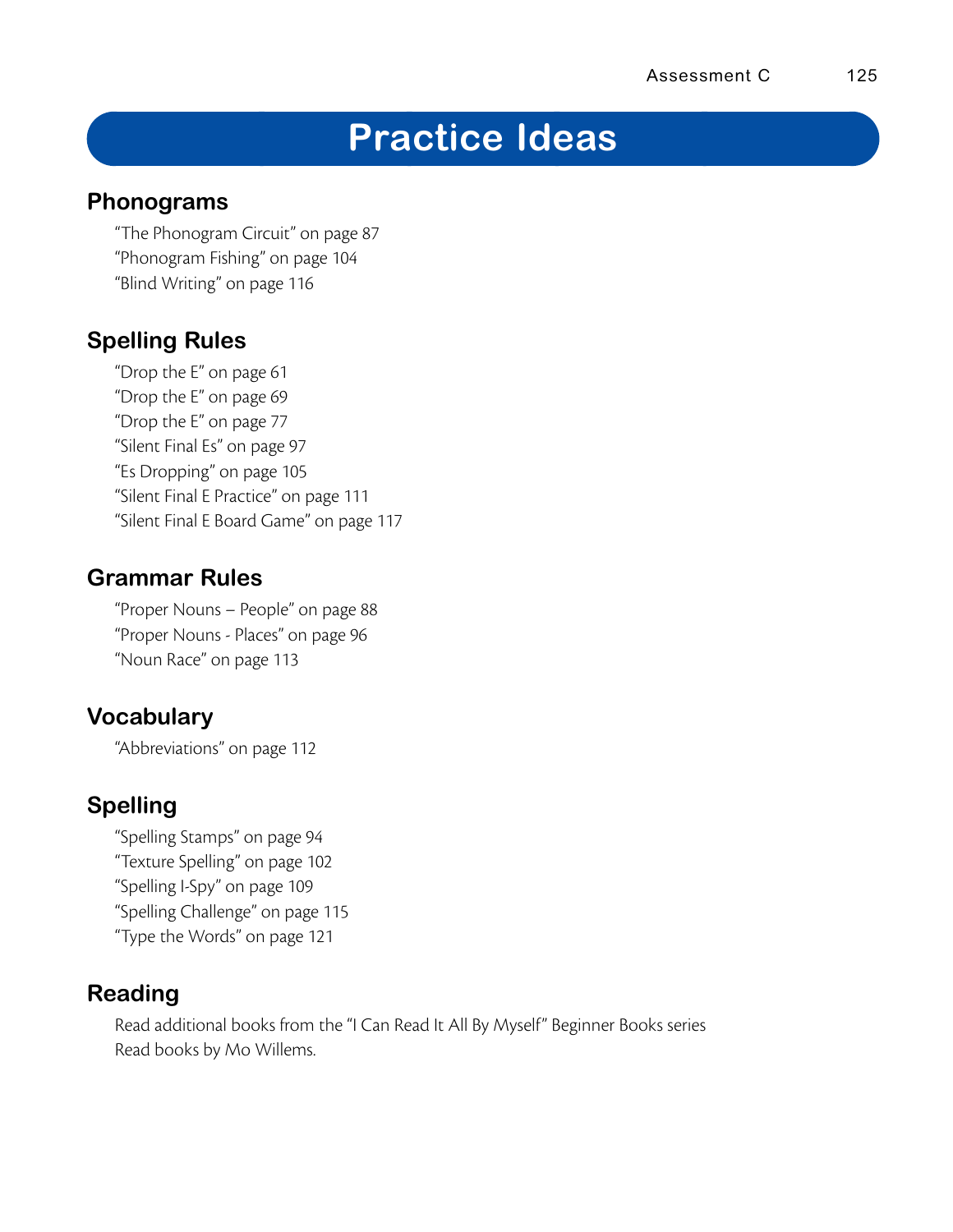# **LESSON 145**

## **Objectives**

**READING:** Reader 6: *Frog or Toad?* by Miriam Eide

**SPELLING RULE:** Advanced phonograms eo and ge. Review plurals.

**GRAMMAR:** Editing

**SPELLING:** everything, began, begin, summer, people, tongue, rough, distance

**COMPREHENSION:** Learn academic vocabulary from a text. Closely re-read a text while taking notes.

**WRITING:** Make a graphic organizer, sorting what is true about all frogs and what is unique about toads.

## **Materials**

**NEEDED:** Basic Phonogram Flash Cards, slips of paper, wastepaper basket, Phonogram Game Cards, scissors, stapler, 4 colors of markers or pencils, Lazy Vowel Chart, Reader 6: *Frog or Toad?* by Miriam Eide, tape, Phonogram Game Tiles

**OPTIONAL:** Advanced Phonogram Flash Cards eo and ge

# **Advanced Phonogram**

# **The Phonograms** eo and ge

Today we have new advanced phonograms.

Write the advanced phonogram  $|e_0|$  on the whiteboard or show the flash card.

This says /ē-ĕ/. What does it say? */ē-ĕ/*

Write the advanced phonogram  $\int$  ge  $\int$  on the whiteboard or show the flash card.

This says /j-ZH/. What do you notice about this phonogram and its first sound /j/? *G may soften to /j/ before an E.*

Advanced Phonogram Flash Cards | e0 *and* ge See https://assets.logicofenglish.com/ downloads/foundations-d-advancedexcerpts.pdf for PDF flash cards. **Teacher Tip**

Now say /j/ and /ZH/ and feel the position of your mouth. *They are in the same part of the mouth. For /j/ my tongue moves down. I can't keep saying the sound. /ZH/ is a sound I can hold, /ZHZHZHZH/.*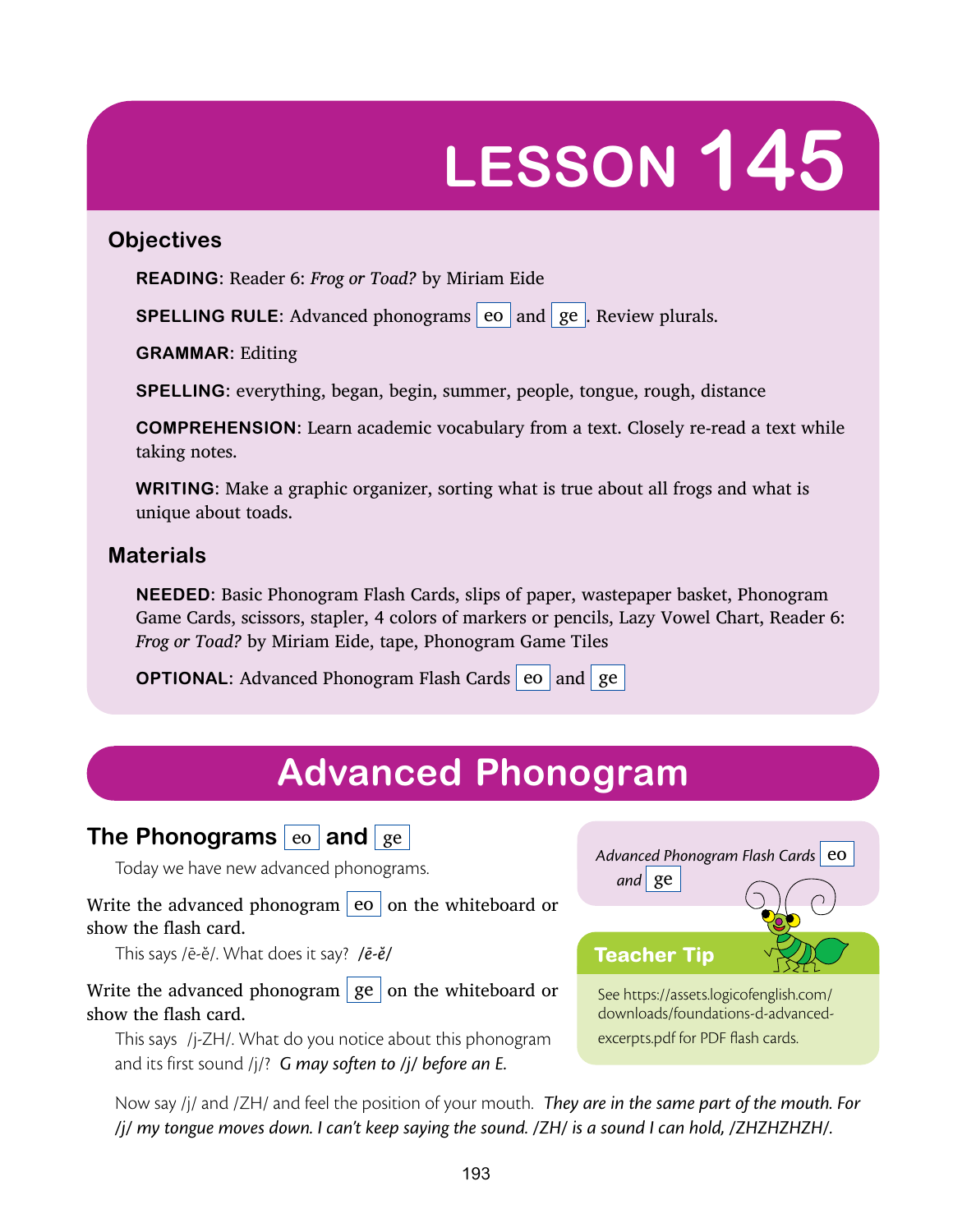# **Phonogram Practice**

#### **Phonogram Basketball - Individual**

Set up a wastepaper basket at a suitable distance for shooting baskets. Say the sound(s) of a phonogram. The student writes the phonogram on a slip of paper. If he writes it correctly, he receives one point. He then crumples the paper into a ball and tries to shoot a basket. Award one point for each basket. Play to 30 points.

#### **Phonogram Basketball - Classroom**

Divide the class into teams of two. Provide each team with a set of Phonogram Game Cards, a basket, and slips of paper. Player 1 chooses a phonogram and reads it aloud without showing Player 2. Player 2 writes it. If it is written correctly, Player 2 receives one point. Player Basic Phonogram Flash Cards Wastepaper basket Slips of paper

Wastepaper baskets Phonogram Game Cards Slips of paper

2 then crumples up the paper and tries to shoot a basket. If he makes the basket, his team receives one point. Play then passes to the next team. On the next round the players switch roles. The first team to reach 20 points wins.

# **Spelling Rule**

## **My Plurals Book**

145.1 Plurals – pages 155-158

Cut out each of the strips. Place the strips with the questions in a stack in order to make a booklet. Staple them on the left side. Then stack the strips with the words and staple them on the left side to make a booklet. Ask each of the questions in order to decide how to make each word plural.



Suffixing is a complex skill. Provide support as needed.

# **Grammar**

## **Editing**

#### 145.2 Editing – page 159

Read the sentences. Draw a slash through the mistakes. Write the correction above. Rewrite the sentence.

Eden visited the Eiffel Tower in France.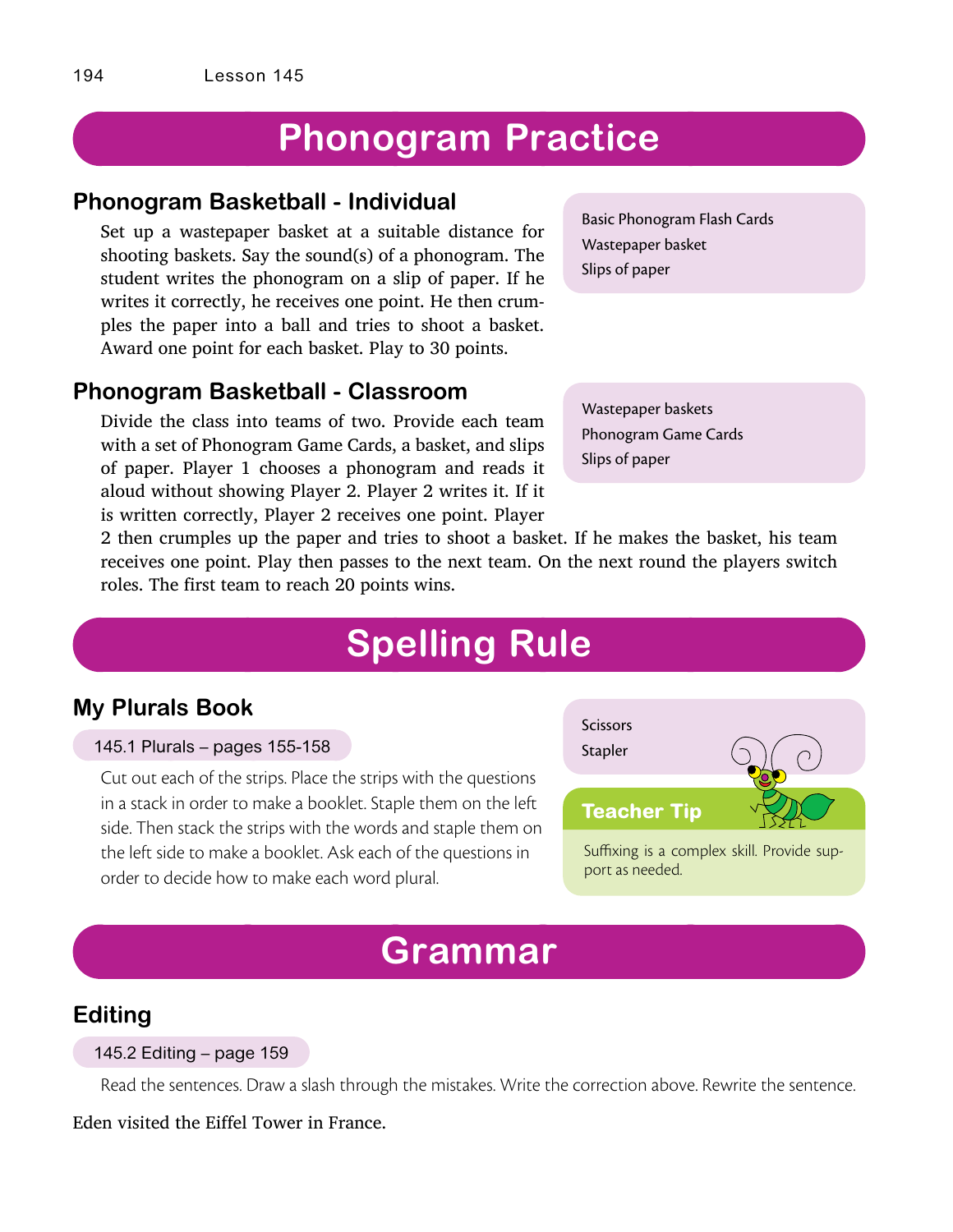Why did we capitalize *Eiffel Tower*? *It is a proper noun.* Why did we capitalize *France*? *It is a proper noun.* Why did we add a period? *It is a statement.*

#### The children play at Thompson Park every day.

Why did we capitalize *the*? *It is at the beginning of the sentence.*

Why did we capitalize *Thompson Park*? *It is a proper noun.* Why did we add a period? *It is a statement.*

#### **Teacher Tip**

If you want to incorporate more spelling practice, choose a favorite spelling game (listed in the Index under "Spelling Activities and Games") and select 10 to 20 spelling words from recent lessons. This should be a practice activity, not a test.

# **Spelling Analysis**

Spelling List 145 – page 160

Teach the words using the steps for Spelling Analysis.

## **Teacher Tip**

Choose ten words from lists 141-145 that will be assigned for a spelling test at the end of the unit.

|    | <b>Word</b> | <b>Sentence</b>                  | <b>Say</b><br>to Spell | <b>Markings</b> | <b>Spelling</b><br><b>Hints</b>                                                                                                                                                                                                                                                                                    |
|----|-------------|----------------------------------|------------------------|-----------------|--------------------------------------------------------------------------------------------------------------------------------------------------------------------------------------------------------------------------------------------------------------------------------------------------------------------|
| 1. | everything  | I brought everything I need.     | ěv er ē thing          | ev er y thing   | Underline the /er/. Put a 4 over<br>the /ē/. /y-ĭ-ī-ē/ said its fourth<br>sound. 7 Y says /ē/ only at the<br>end of a multi-syllable word.*<br>Underline the<br>/th/. Underline the /ng/.<br>*Note: everything is a<br>compound word: every +<br>thing. Y says /ē/ at the end of<br>the multi-syllable word every. |
| 2. | began       | We began school in<br>September. | bē găn                 | bē gan          | Put a line over the $/ê/$ . 4 A E O<br>U usually say their long sounds<br>at the end of the syllable. 2 G<br>may soften to /j/ only when<br>followed by E, I, or Y. Other-<br>wise, G says /g/.                                                                                                                    |
| 3. | begin       | How are we going to begin?       | bē gĭn                 | bē gin          | Put a line over the $/ê/$ . 4 A E O<br>U usually say their long sounds<br>at the end of the syllable. 2 G<br>may soften to /j/ only when<br>followed by E, I, or Y. Other-<br>wise, $G$ says /g/.                                                                                                                  |
| 4. | summer      | I can't wait for summer!         | sům mer                | sum mer         | Underline the /er/.                                                                                                                                                                                                                                                                                                |

**Spelling**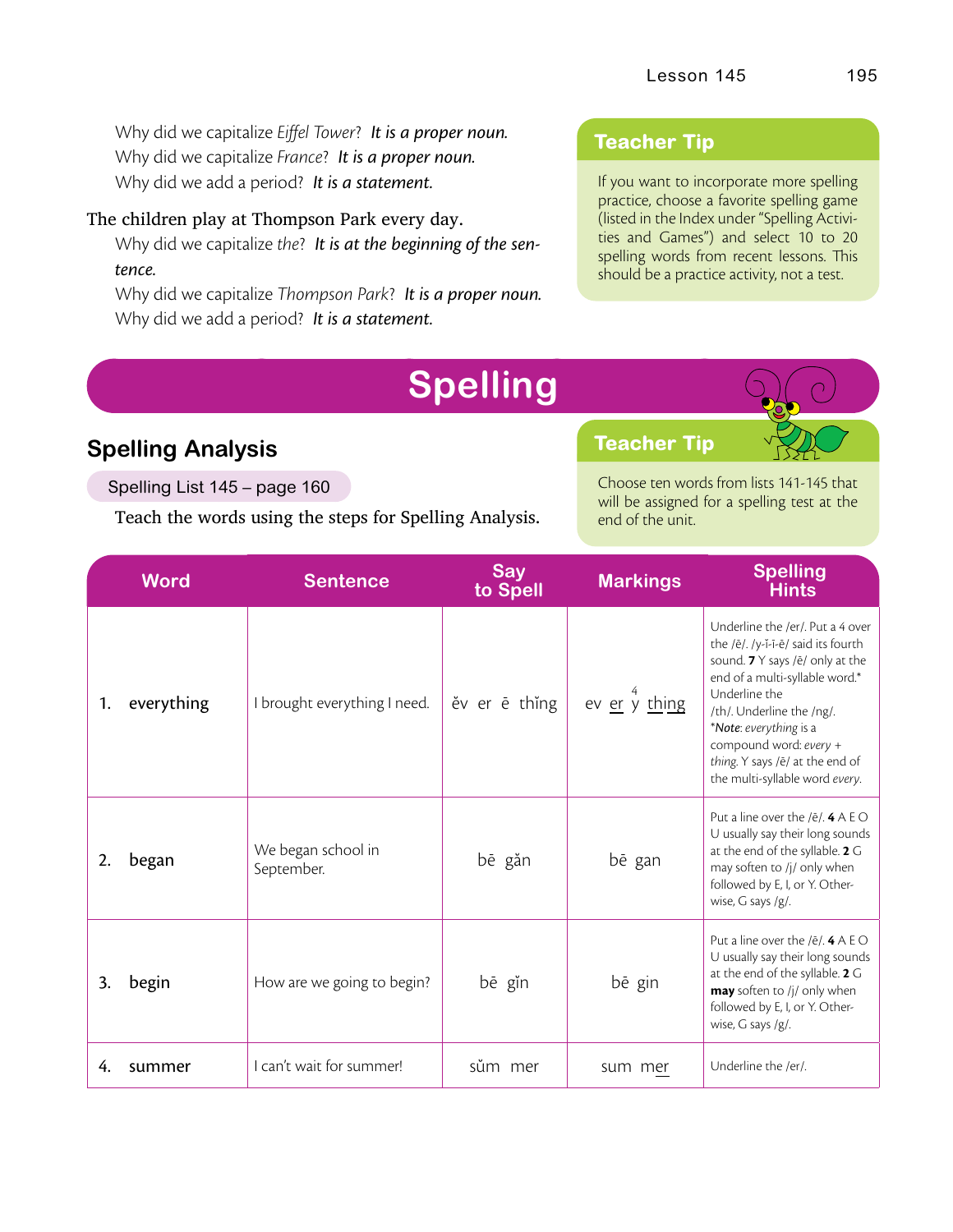| 5. | people   | How many people are<br>coming to the party? | pē pl             | peo ple   | Underline the advanced pho-<br>nogram /ē/. Double underline<br>the silent final E. 12.4 Every<br>syllable must have a written<br>vowel.                                                                                                           |
|----|----------|---------------------------------------------|-------------------|-----------|---------------------------------------------------------------------------------------------------------------------------------------------------------------------------------------------------------------------------------------------------|
| 6. | tongue   | Your tongue is red.                         | t <b>ö</b> ng     | tongue    | 31.2 O may say / u / in a<br>stressed syllable next to W, TH,<br>M, N, or V. /n/ is assimilating<br>with /g/ to say /ng/. Underline<br>the two-letter /g/. Double<br>underline the silent final F.<br>12.2 English words do not end<br>in V or U. |
| 7. | rough    | The sandpaper has a rough<br>surface.       | růf               | rough     | Underline the /ŭf/ and put a 5<br>over it. /ŏ-ō-ö-ow-ŭf-ŏf/ said<br>its fifth sound. 28 Phonograms<br>ending in GH are used only<br>at the end of a base word or<br>before the letter T. The GH is<br>either silent or pronounced /f/.            |
| 8. | distance | There is a cat in the<br>distance.          | dis t <b>ă</b> ns | dis tance | Underline the last /s/. Double<br>underline the silent final E.<br>12.3 The C says /s/ because<br>of the F.                                                                                                                                       |

# **Reading**

# **Frog or Toad?**

What is the title of today's book? *Frog or Toad?* Look through the book. Do you think this book is fiction or nonfiction? *nonfiction*

Why?

What you do think you will learn in this book? *How to tell the difference between a frog and a toad.*

Read the book.

What did you learn about frogs and toads?

#### Reader 6: *Frog or Toad?* by Miriam Eide

## **Teacher Tip**

With the first reading, see how much the student understands without support. In the Writing section the students will reread the book and fill out a chart to compare frogs, true frogs, and toads.

## **Vocabulary**

Amphibian The Greek prefix *amphi-* and the related Latin *ambi-* mean *both*; we see them in *amphitheater, ambidextrous*, and *ambivalence*. *Bi-,* a form of the Greek root *bio-*, is found in words like *biology*, *biography*, and *antibiotic*. The suffix -*an*/-ian forms adjectives and nouns like *crustacean, guardian*, *vegetarian,* and *musician.*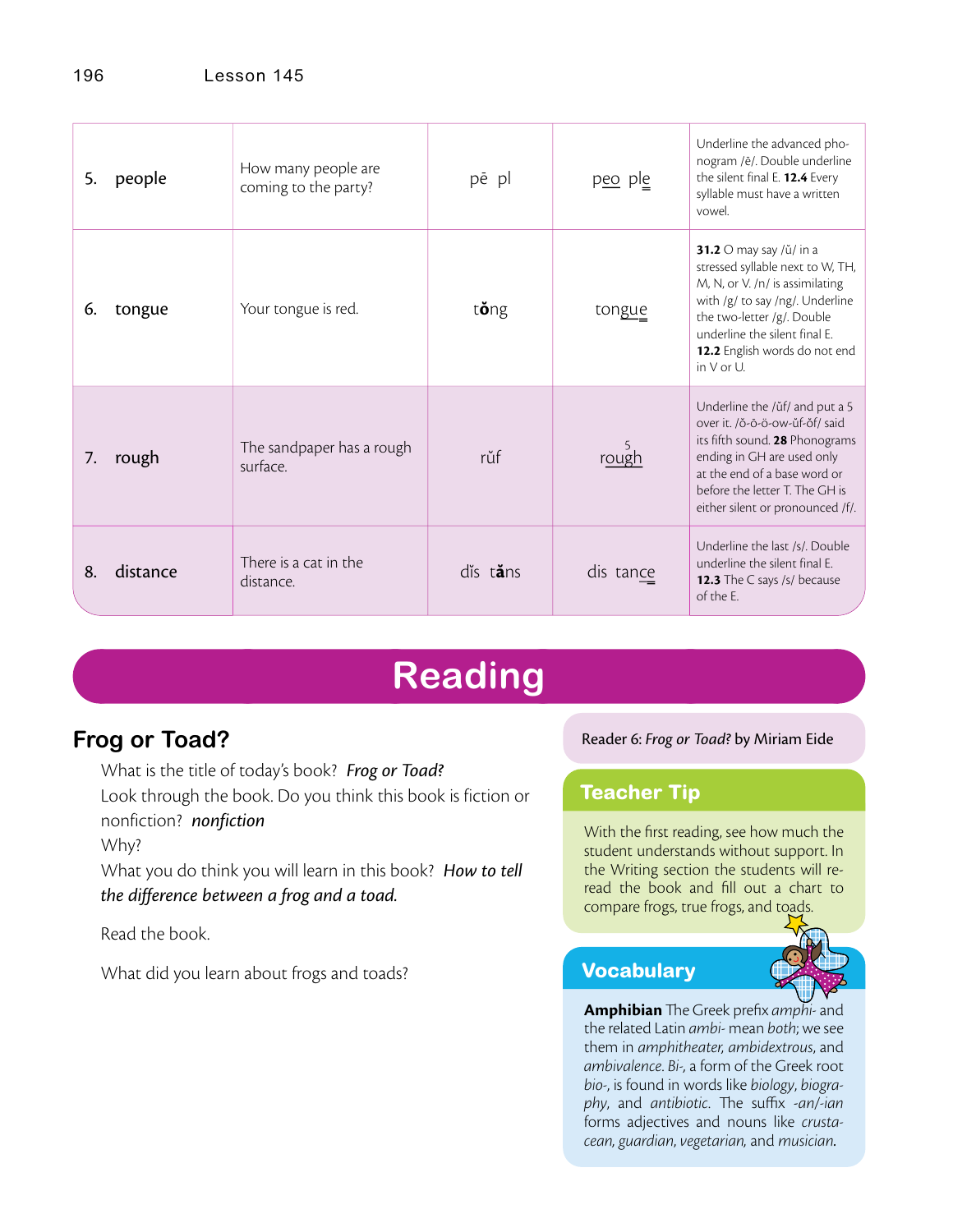# **Writing**

# **Frog and Toad Poster**

#### 145.3 Frogs and Toads – pages 161-166

Now we will re-read *Frog or Toad?* and create a display about frogs and toads. Read page 1. *Many people do not know that all toads are frogs. But be careful! Not all frogs are toads.* Tell me in your own words what this means. *All toads and frogs belong to the frog family. But some frogs belong to the true frog group, and some belong to the toad group.*

Look at the charts in your workbook. Read each of the titles. *All Frogs Including Toads; True Frogs; Toads*

When something is true about all frogs, we will write it on the chart that says "All Frogs."

When it is true only about true frogs, we will write it on the chart that says "True Frogs."

When it is true only about toads, we will write it on the chart that says "Toads."

#### Read through the book page by page, adding information about All Frogs, True Frogs, and Toads to the charts.

Read page 3.

What did we learn about all frogs on this page? *All frogs are amphibians. All frogs spend part of their life in water and part of their life on land.*

#### Read pages 4 and 5.

What did we learn about all frogs on these pages? *All frogs start as eggs, hatch into tadpoles, breath through gills, then grow legs, lose their tails and gills, and then live on land.* What are gills? If I didn't know what gills were, what could I do? *Look up gills in the glossary.*

Read page 6.

What did we learn about all frogs on this page? *All frogs' ears are behind their eyes. A frog ear is called a tympanum.*

Continue in this manner, creating the charts while re-reading and discussing each page.

#### Reader 6: *Frog or Toad?* by Miriam Eide **Scissors** Tape



Write the words on the chart for struggling writers as they dictate the ideas. The most important part at this stage is that they are able to communicate their thoughts. Many young students struggle with stamina in writing.

## **Vocabulary**

**amphibious** Two of the morphemes in *amphibian* are also found in *amphibious* - operating on both land and water.

## **Teacher Tip**

Research has shown that re-reading is an excellent way to build fluency.

## **Vocabulary**

**Tympanum** is Latin for drum. The word tympani is derived from the same word. Watch a video of someone playing the tympani.

## **Vocabulary**



**Camouflage** Many students recognize the meaning of camouflage. It is interesting to note that the OU phonogram is saying its 2nd sound /ō/. The GE is saying its advanced sound /ZH/.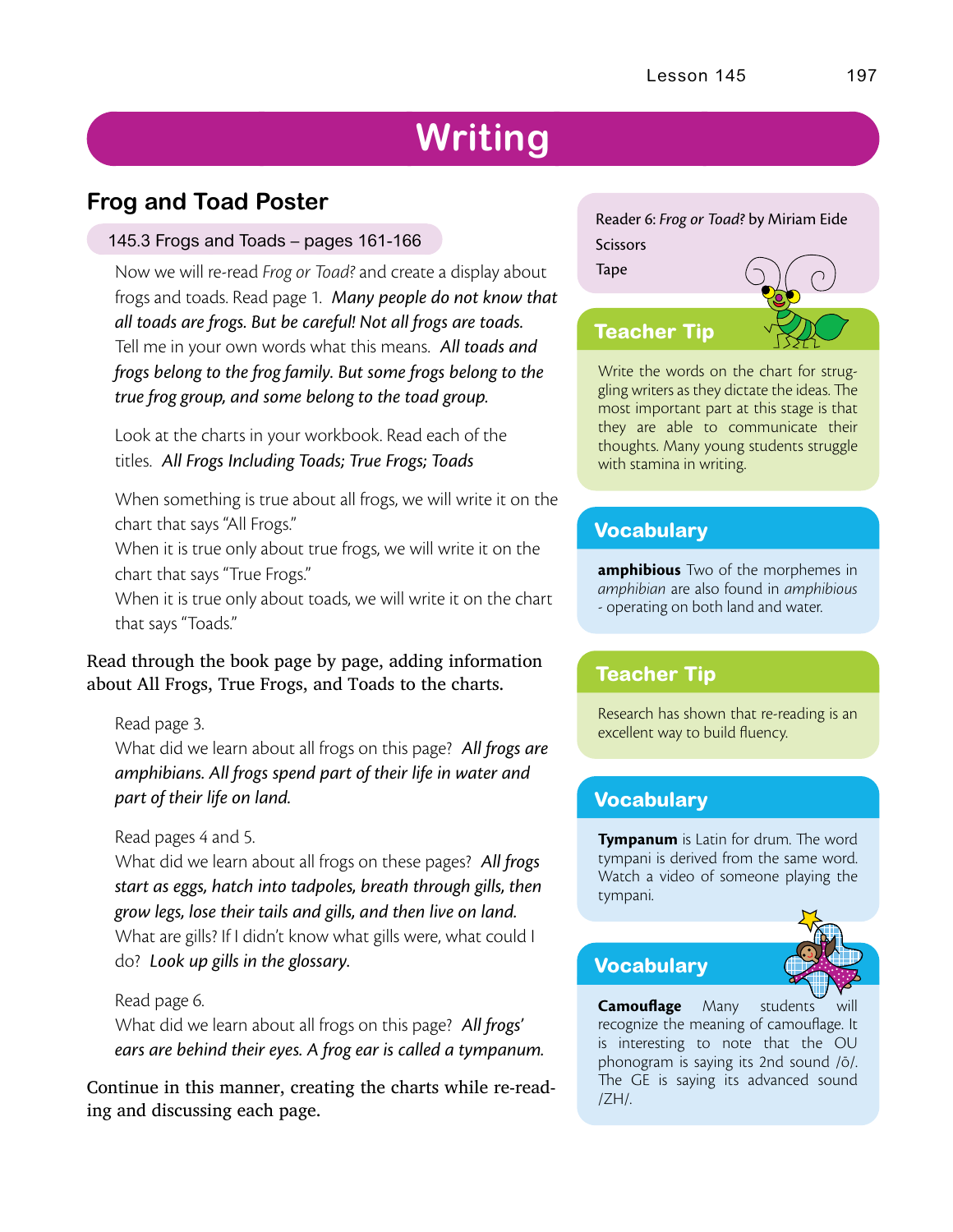| <b>True Frogs</b>                                                                                                     | <b>All Frogs</b><br>Including Toads                                                                                                                                                                                                                                                                    | <b>Toads</b>                                                                                                                                      |
|-----------------------------------------------------------------------------------------------------------------------|--------------------------------------------------------------------------------------------------------------------------------------------------------------------------------------------------------------------------------------------------------------------------------------------------------|---------------------------------------------------------------------------------------------------------------------------------------------------|
| long legs<br>jump long distances<br>live near water<br>smooth, moist skin<br>breathe through skin<br>must not dry out | amphibians<br>part of life in water<br>part of life on land<br>begin as eggs<br>become tadpoles<br>breathe through gills<br>tympanum (ears)<br>tongue attached at front of mouth<br>swallow by pulling down their eyes<br>no neck<br>bulging eyes<br>eat insects, worms, etc.<br>puff up<br>camouflage | short legs<br>hop short distances<br>live away from water<br>rough, bumpy skin<br>breathe through lungs<br>can dry out<br>poisonous<br>camouflage |

#### 145.4 Frog or Toad? – pages 167-168

Cut out the frogs and toads. Place them all face up. Looking at the pictures, which ones are frogs? Which ones are toads? Check your answers on the back. Tape each one onto the chart so that you can lift the flap and read the species.

# **Spelling Activity**

# **Spelling Scramble**

Provide the student with the Phonogram Game Tiles which are needed to spell one of the words in Spelling

Phonogram Game Tiles

List 145. Ask the student to figure out which word it is and to arrange the tiles into the correct order. Continue while practicing all the words in List 145.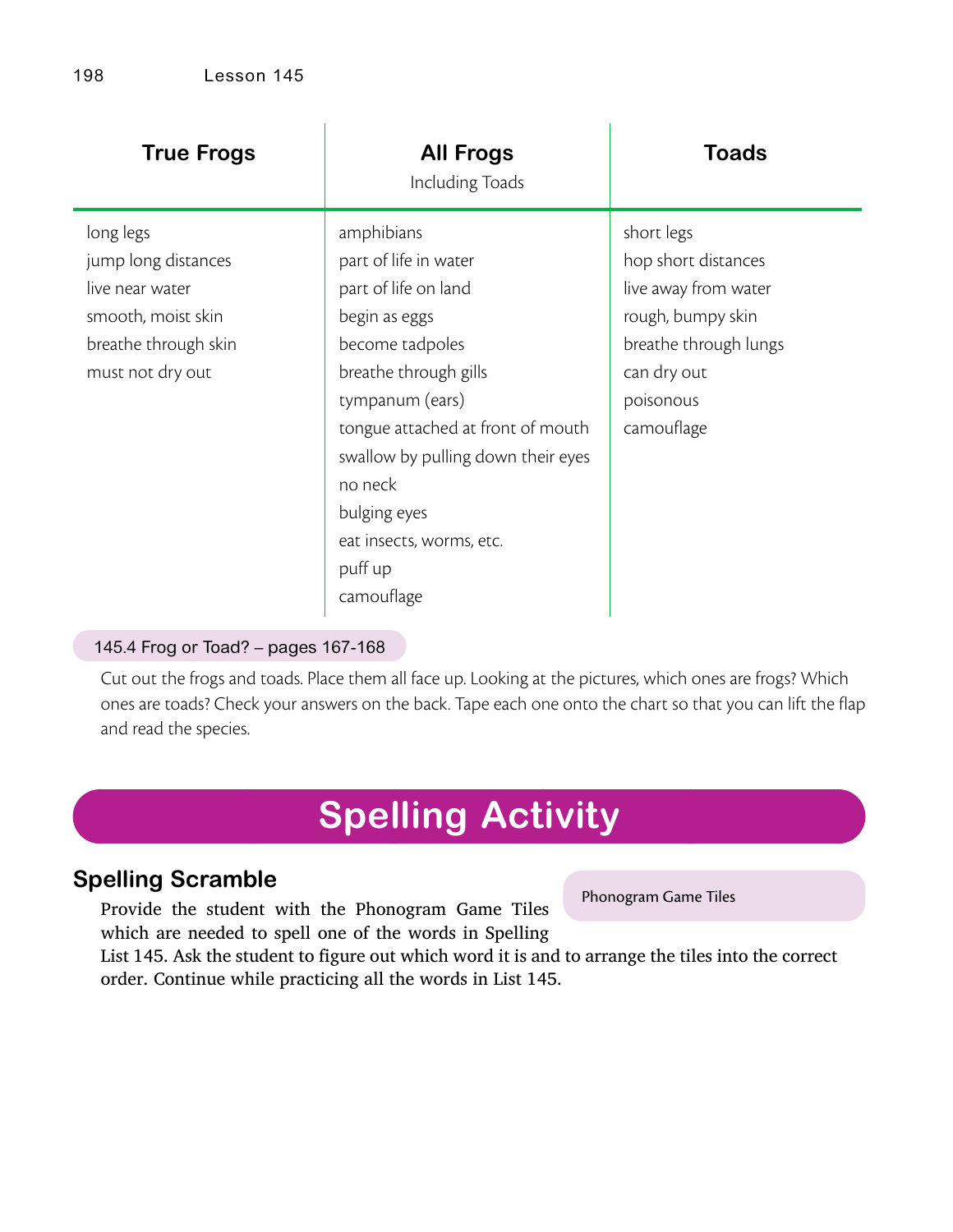# **LESSON 160**

#### **Objectives**

**READING:** "The Boat," *Upstairs Mouse, Downstairs Mole* by Wong Herbert Yee

**GRAMMAR:** Editing, adjectives and nouns

**SPELLING:** guess, scratched, paddle, disappear, decorate, behind, surprise, definitely

**COMPREHENSION:** Discover a problem in the story and identify its solution. Locate the solution within the text.

**WRITING:** Write a book review.

## **Materials**

**NEEDED:** Basic Phonogram Flash Cards, 10-20 index cards per student, red pen, blue pen, 4 colors of markers or pencils, Lazy Vowel Chart, *Upstairs Mouse, Downstairs Mole* by Wong Herbert Yee, copies of all the books used in Foundations D and some reviews of them from various sources, paper, colored pencil

**OPTIONAL:** Grammar Cards 1 and 2

# **Phonogram Practice**

## **Phonogram Quiz**

#### 160.1 Phonogram Quiz – pages 275-276

Quiz all 75 Basic Phonograms. Say the number, then read the phonogram sound(s) aloud, while the student writes them. Read at a brisk pace, providing adequate time to write but reading quickly enough that the student is demonstrating automatic recall. When all the phonograms are written, ask the student to read back the phonogram sounds, and correct any errors. Award one point for each phonogram the student writes correctly.

#### Basic Phonogram Flash Cards



Ask the student to add one or two Advanced Phonograms at the bottom and either write or tell you the sounds.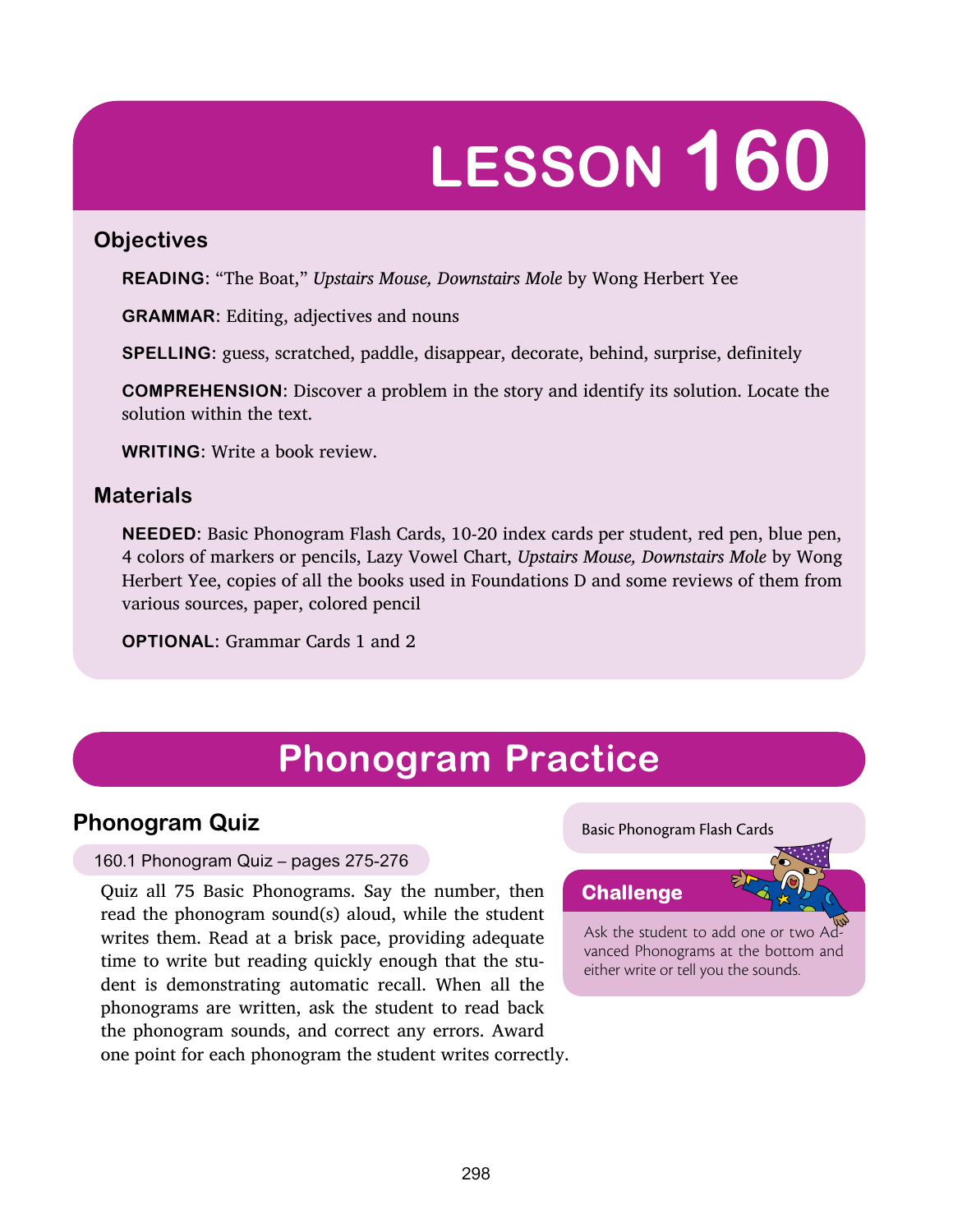# **Grammar**

# **Editing**

#### 160.2 Editing – page 277

Read the sentences. Draw a slash through each mistake. Write the correction above. Then rewrite the sentence.

#### Lucas, Cora, and Emmet were happy when Mom bought pepperoni pizza for dinner.

Why did we capitalize *Lucas*? *It is a proper noun.*

Why did we capitalize *Cora*? *It is a proper noun.*

Why did we capitalize *Emmet*? *It is a proper noun.*

Why did we capitalize *Mom*? *It is a proper noun. It is the name they call their mom.*

Why did we put a comma after *Lucas*? *It is a list of three or more.*

Why did we add a period? *It is a statement.*

#### Are Charlie and Goldie friends?

Why did we capitalize *Are*? *It is at the beginning of the sentence.*

Why did we capitalize *Charlie*? *It is a proper noun.* Why did we capitalize *Goldie*? *It is a proper noun.* Why did we add a question mark? *It is a question.*

# **Adjective & Noun Puzzle**

What is a noun? *A noun is the name of a person, place, thing, or idea.*

What is an adjective? *An adjective modifies a noun or a pronoun. An adjective answers: What kind? How many? Which one? Whose?*

**Teacher Tip**

Some students may mistakenly capitalize 'pepperoni pizza.' This is an understandable mistake. Proper and common nouns are abstract and take some time to master. Simply explain that pepperoni is a type of a food and a common noun, and so pepperoni pizza, one kind of pizza, is also a common noun.

10-20 index cards per student Red pen Blue pen *Grammar Cards 1 and 2*

Today we will make a game. First I want you to think of a noun and write it on an index card with a blue pen. (For example: book)

Then I want you to think of an adjective that describes the noun and write it with a red pen on a new index card. (For example: heavy)

Continue until you have 10-20 nouns and adjectives.

Now find a noun card and place it in the center of the table. Find an adjective that describes that noun and place it so it is touching the noun card at one corner. Find another noun that is described by the adjective and place it touching one of the corners of that adjective. You may play off any corner. Try to use all the cards.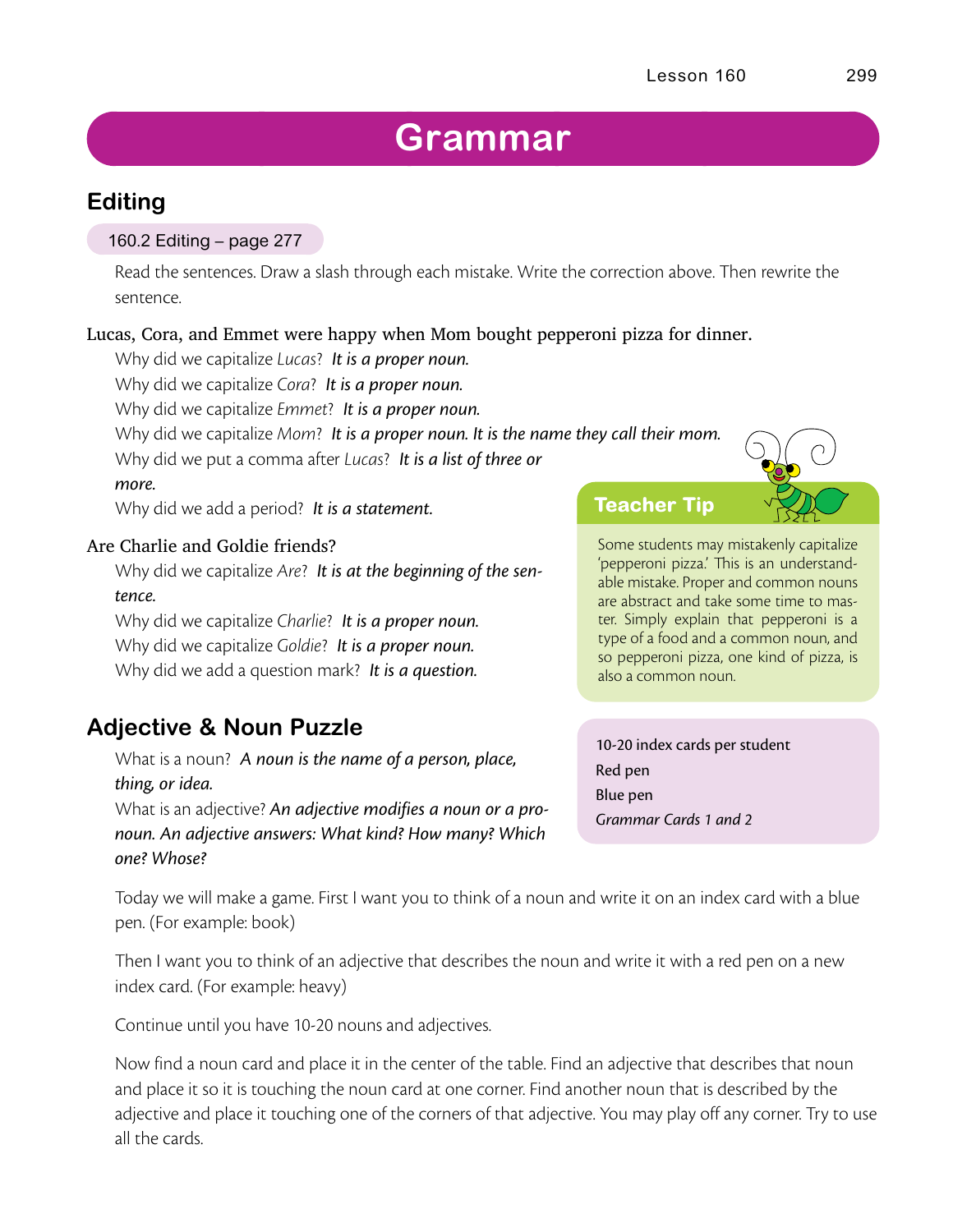# **Spelling**

# **Spelling Analysis**

Spelling List 160 – page 278

Teach the words using the steps for Spelling Analysis.

Choose ten words from lists 156-160 that will be assigned for a spelling test at the end of the unit.

**Teacher Tip**

|    | <b>Word</b> | <b>Sentence</b>                           | <b>Say</b><br>to Spell | <b>Markings</b> | <b>Spelling</b><br>Hints                                                                                                                                                                                                                                                                                                     |
|----|-------------|-------------------------------------------|------------------------|-----------------|------------------------------------------------------------------------------------------------------------------------------------------------------------------------------------------------------------------------------------------------------------------------------------------------------------------------------|
| 1. | guess       | Guess how old I am.                       | gĕss                   | guess           | Say to spell /g-ě-s-s/ Under-<br>line the /g/. 30 We often<br>double F, L, and S after a single<br>vowel at the end of a base<br>word.                                                                                                                                                                                       |
| 2. | scratched   | My glasses are scratched.                 | skrächt                | scratched       | <b>1</b> C always softens to /s/ when<br>followed by E, I, or Y. Oth-<br>erwise, C says /k/. Underline<br>the /ch/. 27 TCH is used only<br>after a single vowel which<br>says its short or broad sound.<br>Underline the /t/ and put a 3<br>over it. /ěd-d-t/ said its third<br>sound.                                       |
| 3. | paddle      | Do you have a canoe paddle?               | păd dl                 | pad dle         | Double underline the silent<br>final E. 12.4 Every syllable<br>must have a written vowel.                                                                                                                                                                                                                                    |
| 4. | disappear   | Watch me make the pen<br>disappear.       | dis ap pēr             | dis ap pear     | <b>31.1</b> Schwa in an unstressed<br>syllable. Underline the /ē/.                                                                                                                                                                                                                                                           |
| 5. | decorate    | Mary will decorate your<br>birthday cake. | děk ō rāt              | dec ō rāte      | 1 C always softens to /s/ when<br>followed by E, I, or Y. Other-<br>wise, C says /k/. Put a line over<br>the $/0$ . 4 A E O U usually say<br>their long sounds at the end<br>of the syllable. Put a line over<br>the /ā/. Double underline the<br>silent final E. 12.1 The vowel<br>says its long sound because<br>of the E. |
| 6. | behind      | What is behind that tree?                 | bē hīnd                | bē hīnd         | Put a line over the $/ê/$ . 4 A<br>E O U usually say their long<br>sounds at the end of the<br>syllable. Put a line over the<br>$/i/3$ and O may say $/i/3$ and<br>/ō/ when followed by two<br>consonants.                                                                                                                   |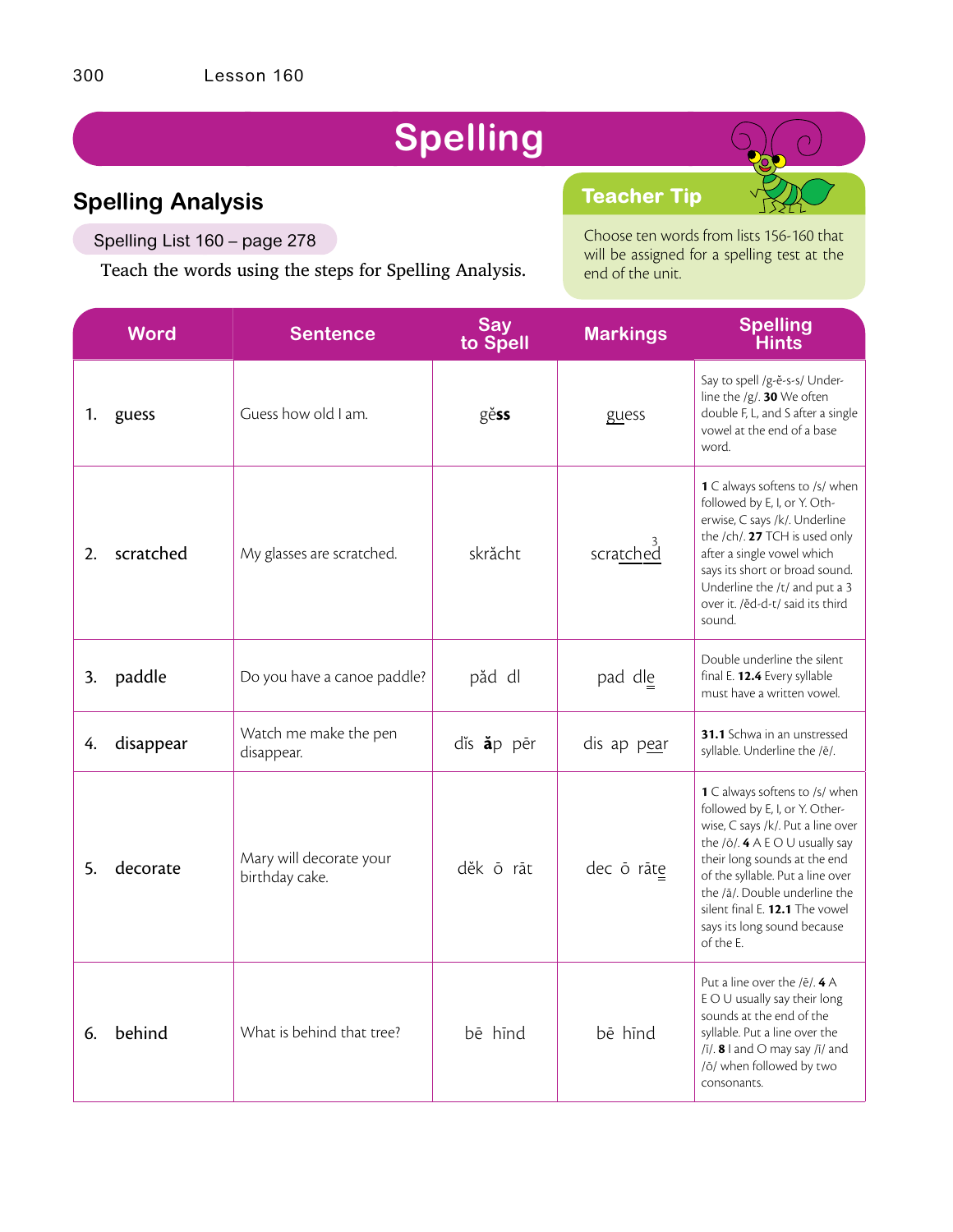|    | surprise   | It is a surprise.                          | ser prīz     | sur prise          | Underline the /er/. Put a<br>line over the /ī/. Put a 2 over<br>the /z/. /s-z/ said its second<br>sound. Double underline the<br>silent final E. 12.1 The vowel<br>says its long sound because<br>of the E.                                                        |
|----|------------|--------------------------------------------|--------------|--------------------|--------------------------------------------------------------------------------------------------------------------------------------------------------------------------------------------------------------------------------------------------------------------|
| 8. | definitely | I will definitely be at practice<br>today. | děf ĭn ĭt lē | def in ite $I_y^4$ | De+finite+ly. 5 I and Y may<br>say /ĭ/ or /ī/ at the end of the<br>syllable. Double underline<br>the silent final E. 12.9 Unseen<br>reason. Put a 4 over the /e/.<br>/y-ĭ-ī-ē/ said its fourth sound.<br>7 Y says /ē/ only at the end of<br>a multi-syllable word. |

# **Reading**

# **The Boat**

Turn to the fourth story, "The Boat." Read the story.

"The Boat," *Upstairs Mouse, Downstairs Mole* by Wong Herbert Yee

What did Mole give Mouse as a surprise? *a boat and a paddle*

After they went out on the lake, what was the problem? *They kept paddling in circles because they only had one paddle.*

Have you ever paddled in a canoe or in a boat? Have you ever tried paddling on only one side? If you paddle on only one side of the boat, it will push the boat around in circles. How did Mouse and Mole solve the problem of going in circles?

Many children will miss the solution: taking turns paddling on opposite sides. Show them the page where Mouse and Mole switch paddling more often, and re-read it to discover the solution together. This is an excellent way to practice locating information in order to deepen comprehension and find answers to questions about a passage.

What did Mouse give Mole as a surprise? *A new paddle.* How does this solve the problem of going in circles? *They can paddle together.*

Do you think Mouse and Mole are good examples of how to be good friends? Why?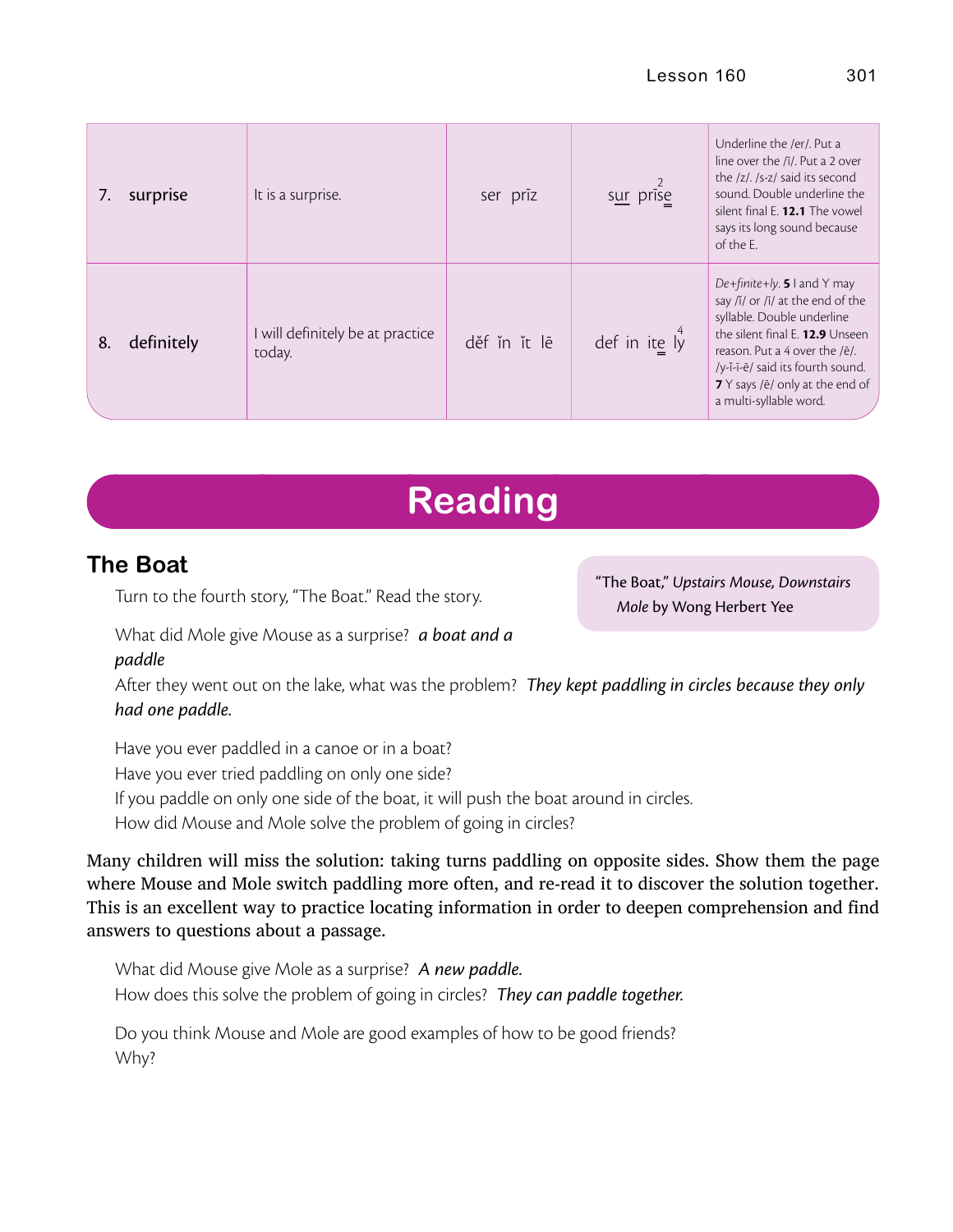# **Writing**

## **Book Review**

160.3 Book Review – page 279

Show students all the books they have read during Foundations D.

Wow! You have read all these books!

Sometimes when people finish reading a book or trying something new, they give it a number of stars to show how much they liked it. Five stars means they loved it. One star means it is terrible. Three stars means it is just ok.

Are there any books that you would give five stars? Why?

Which book is your favorite book? Why? What did you like about it?

Are there any books that you would give only one star? Why?

Which book is your least favorite book? Why? What didn't you like?

Sometimes people write a review of a book to tell others how much they liked it and why. The stars are like a summary that says "Overall, I liked it this much!" Reviews tell people more about specific things the readers did or didn't like and what they thought about the book. Why do you think we might need both?

#### Read the customer reviews for a few of the books in Foundations D on a website such as www.Amazon.com. Focus on the short, two-to-five-sentence reviews. Point out the ranking of books by stars.

Choose one of the books that you would like to review.

At the top of your workbook page, write the title of the book and the author's name. Remember that the title and the author's name are proper nouns, so you should capitalize the first letter in each word.

Then color in the number of stars that you give the book.

Finally write a review. Why did you like the book? Or why didn't you like it?

Copies of all the books used in Foundations D Reviews of several of the books